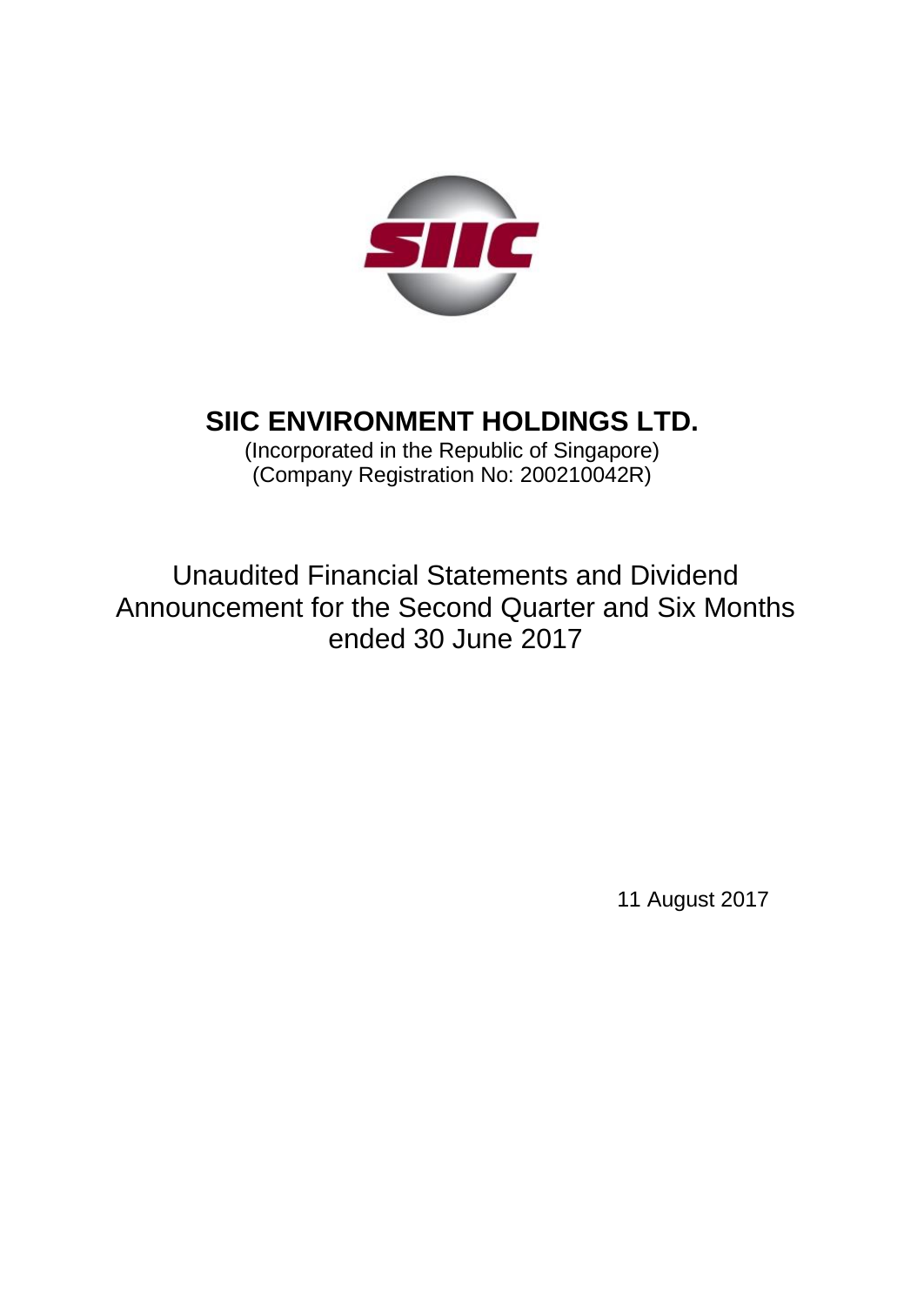## Table of Contents

|                                                       | Page No |
|-------------------------------------------------------|---------|
| <b>Consolidated Statement of Comprehensive Income</b> | 1       |
| <b>Statements of Financial Position</b>               | 3       |
| <b>Consolidated Statement of Cash Flows</b>           | 5       |
| Statements of Changes in Equity                       | 8       |
| <b>Review of Performance</b>                          | 14      |
| Outlook                                               | 18      |
| <b>Board Confirmation</b>                             | 21      |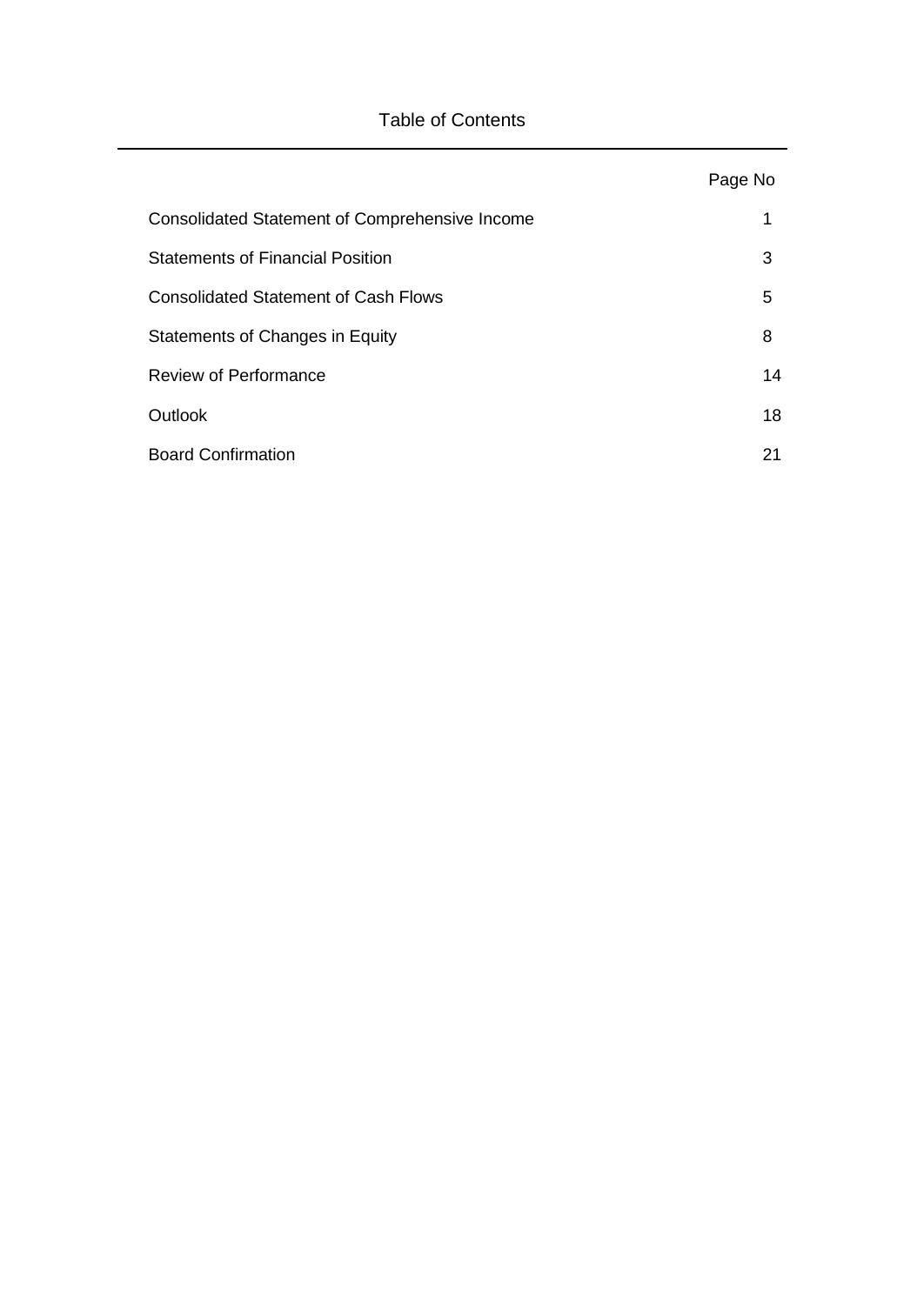

## **Second Quarter and First Half of Financial Year 2017 Financial Statements And Dividend Announcement**

**PART I - INFORMATION REQUIRED FOR QUARTERLY (Q1, Q2&Q3), HALF-YEAR AND FULL YEAR ANNOUNCEMENTS**

## **1(a) A statement of comprehensive income (for the group) together with a comparative statement for the corresponding period of the immediately preceding financial year.**

**UNAUDITED RESULTS FOR THE SECOND QUARTER ("2QFY2017") AND FIRST HALF FINANCIAL YEAR ("1HFY2017) ENDED 30 JUNE 2017**

|                                                |             |                       |                | <b>Group</b>   |                       |                |                |
|------------------------------------------------|-------------|-----------------------|----------------|----------------|-----------------------|----------------|----------------|
|                                                |             | <b>3 Months Ended</b> |                | <b>Changes</b> | <b>6 Months Ended</b> |                | <b>Changes</b> |
|                                                | <b>Note</b> | 30.6.17               | 30.6.16        |                | 30.6.17               | 30.6.16        |                |
|                                                |             | <b>RMB'000</b>        | <b>RMB'000</b> | %              | <b>RMB'000</b>        | <b>RMB'000</b> | $\frac{9}{6}$  |
| Revenue                                        | (A)         | 995,360               | 556,269        | 78.9           | 1,995,054             | 1,119,300      | 78.2           |
| Cost of sales                                  |             | (642, 983)            | (364, 592)     | 76.4           | (1, 287, 355)         | (751, 049)     | 71.4           |
| <b>Gross profit</b>                            | (B)         | 352,377               | 191,677        | 83.8           | 707,699               | 368,251        | 92.2           |
| Other operating income                         | (C)         | 10,517                | 7,854          | 33.9           | 24,930                | 18,030         | 38.3           |
| Selling and distribution costs                 | (D)         | (15, 811)             | (8,635)        | 83.1           | (32, 344)             | (14, 994)      | >100.0         |
| Administrative expenses                        | (E)         | (66, 786)             | (57, 192)      | 16.8           | (142, 285)            | (101, 779)     | 39.8           |
| <b>Profit from operations</b>                  |             | 280,297               | 133,704        | >100.0         | 558,000               | 269,508        | >100.0         |
| Finance income                                 | (F)         | 4,117                 | 2,075          | 98.4           | 8,541                 | 3,867          | >100.0         |
| Finance expenses                               | (F)         | (127,091)             | (47, 276)      | >100.0         | (255, 593)            | (93, 334)      | >100.0         |
| Other income                                   | (G)         | 46,322                | 45,915         | 0.9            | 94,114                | 63,215         | 48.9           |
| Share of results of joint ventures             | (H)         | 14,080                | 17,765         | (20.7)         | 25,830                | 35,760         | (27.8)         |
| Share of results of associates                 | (H)         | (1,056)               | 5,386          | N.M.           | (1,982)               | 10,733         | N.M.           |
| Profit before tax                              | (i)         | 216,669               | 157,569        | 37.5           | 428,910               | 289,749        | 48.0           |
| Income tax expense                             | (ii)        | (58, 894)             | (35, 123)      | 67.7           | (118, 431)            | (61, 145)      | 93.7           |
| Profit for the period                          |             | 157,775               | 122,446        | 28.9           | 310,479               | 228,604        | 35.8           |
|                                                |             |                       |                |                |                       |                |                |
| Other comprehensive income:                    |             |                       |                |                |                       |                |                |
| Items that may be reclassified subsequently to |             |                       |                |                |                       |                |                |
| profit or loss:                                |             |                       |                |                |                       |                |                |
| Foreign currency translation, net of tax       |             | 28,249                | 556            | >100.0         | 62,254                | 55,648         | 11.9           |
| Investment revaluation reserve                 | (K)         | (28, 421)             | (3,299)        | >100.0         | 15,362                | 11,873         | 29.4           |
| Total comprehensive income for the period      |             | 157,603               | 119,703        | 31.7           | 388,095               | 296,125        | 31.1           |
|                                                |             |                       |                |                |                       |                |                |
| Profit for the period attributable to:         |             |                       |                |                |                       |                |                |
| Owners of the Company                          |             | 119,909               | 101,162        | 18.5           | 240,026               | 190,616        | 25.9           |
| Non-controlling interests                      |             | 37,866                | 21,284         | 77.9           | 70,453                | 37,988         | 85.5           |
|                                                |             | 157,775               | 122,446        | 28.9           | 310,479               | 228,604        | 35.8           |
| Total comprehensive income attributable to:    |             |                       |                |                |                       |                |                |
| Owners of the Company                          |             | 119,737               | 98,419         | 21.7           | 317,642               | 258,137        | 23.1           |
| Non-controlling interests                      |             | 37,866                | 21,284         | 77.9           | 70,453                | 37,988         | 85.5           |
|                                                |             | 157,603               | 119,703        | 31.7           | 388,095               | 296,125        | 31.1           |

**N.M. – Not Meaningful**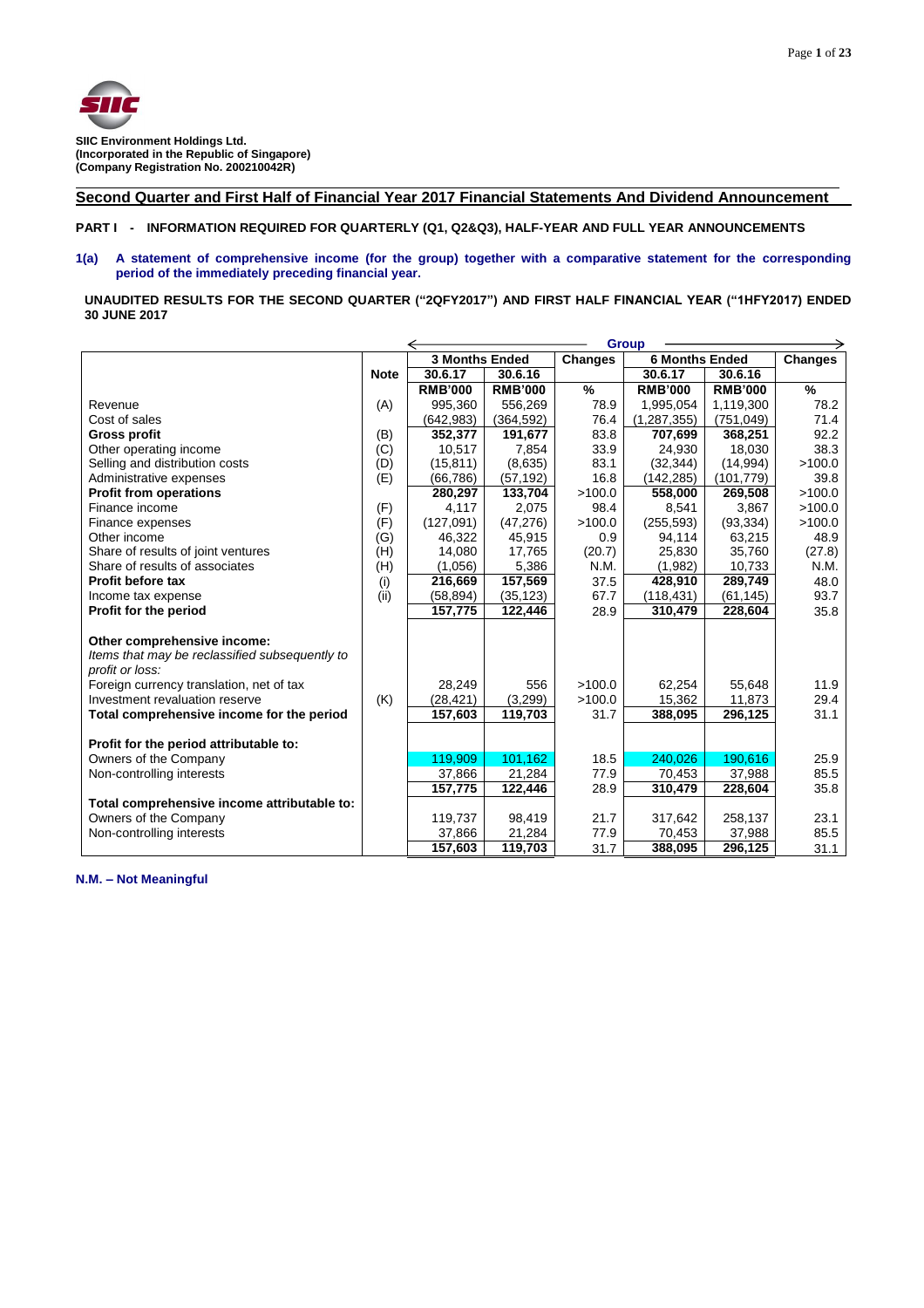## **Notes:**

.

1(a)(i) Profit before tax from operations is arrived at after charging/(crediting) the following:

|                                               | <b>3 Months Ended</b> |                | <b>6 Months Ended</b> |                |  |
|-----------------------------------------------|-----------------------|----------------|-----------------------|----------------|--|
|                                               | 30.6.17               | 30.6.16        | 30.6.17               | 30.6.16        |  |
|                                               | <b>RMB'000</b>        | <b>RMB'000</b> | <b>RMB'000</b>        | <b>RMB'000</b> |  |
| Amortisation of intangible assets (Note I)    | 64,172                | 35,085         | 129,388               | 68,009         |  |
| Amortisation of land use rights               | 67                    | 67             | 134                   | 122            |  |
| Depreciation of property, plant and           |                       |                |                       |                |  |
| equipment                                     | 5,486                 | 3,010          | 10,836                | 6,011          |  |
| Loss on disposal of property, plant and       |                       |                |                       |                |  |
| equipment                                     | 80                    | 153            | 34                    | 414            |  |
| Gain on disposal of intangible assets         |                       | (2, 553)       |                       | (2, 553)       |  |
| Foreign exchange loss/(gain), net (Note C)    | 6,882                 | (1, 542)       | 1,769                 | 563            |  |
| (Reversal of)/Allowance for doubtful          |                       |                |                       |                |  |
| receivables (trade)                           | (7, 546)              | 906            | (5,613)               | (863)          |  |
| Reversal of doubtful receivables, net (non-   |                       |                |                       |                |  |
| trade)                                        |                       | (3, 176)       |                       | (8, 232)       |  |
| Reversal of allowance for inventories         |                       | (7)            |                       |                |  |
| Fair value (gain)/ loss from held-for-trading |                       |                |                       |                |  |
| investment                                    | (4,013)               | 780            | (4,966)               | (1.000)        |  |
|                                               |                       |                |                       |                |  |

1(a)(ii) Adjustment for (over)/under provision of tax in respect of prior periods

|                                                              | <b>3 Months Ended</b> |                | <b>6 Months Ended</b> |                |  |  |
|--------------------------------------------------------------|-----------------------|----------------|-----------------------|----------------|--|--|
|                                                              | 30.6.17               | 30.6.16        | 30.6.17               | 30.6.16        |  |  |
|                                                              | <b>RMB'000</b>        | <b>RMB'000</b> | <b>RMB'000</b>        | <b>RMB'000</b> |  |  |
| (Over)/Under provision of tax in respect of<br>prior periods | (740)                 | 434            | 1.536                 | 164            |  |  |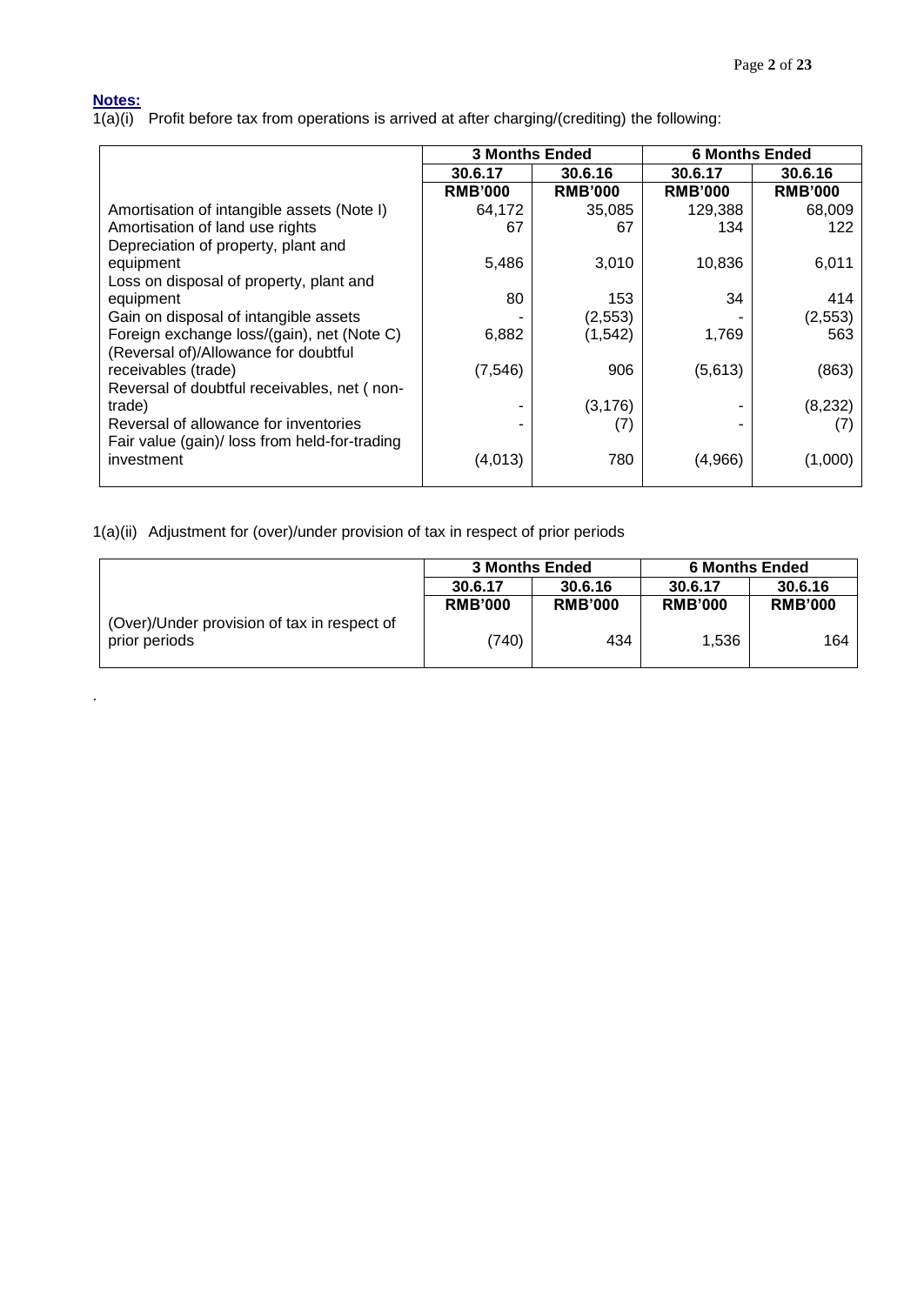#### **1(b)(i) A statement of financial position (for the issuer and group), together with a comparative statement as at the end of the immediately preceding financial year.**

|                                                              |             | Group            |                           | Company        |                |  |
|--------------------------------------------------------------|-------------|------------------|---------------------------|----------------|----------------|--|
|                                                              |             | As At            | As At                     | As At          | As At          |  |
|                                                              | <b>Note</b> | 30.6.17          | 31.12.16                  | 30.6.17        | 31.12.16       |  |
|                                                              |             | <b>RMB'000</b>   | <b>RMB'000</b>            | <b>RMB'000</b> | <b>RMB'000</b> |  |
| <b>Current assets</b>                                        |             |                  |                           |                |                |  |
| Cash and cash equivalents                                    |             | 2,013,731        | 1,634,556                 | 389,931        | 8,726          |  |
| Pledged bank deposits                                        |             | 95,426           | 191,918                   |                |                |  |
| Trade and other receivables                                  |             | 2,036,973        | 1,628,685                 | 101,490        | 710            |  |
| <b>Bills receivables</b>                                     |             | 6,133            | 3,313                     |                |                |  |
| Prepayments                                                  |             | 40,021           | 34,387                    | 5,329          | 358            |  |
| Inventories                                                  |             | 81,871           | 73,371                    |                |                |  |
| Receivables under service concession arrangements            |             | 226,470          | 203,993                   |                |                |  |
| Amounts due from customers for contract work                 |             | 95,982           | 57,581                    |                |                |  |
| Amounts due from subsidiaries                                |             |                  |                           | 2,797,994      | 2,114,688      |  |
| Amounts due from joint venture<br>Amounts due from associate |             | 787              | 137                       | 787            | 137            |  |
| Held-for-trading investment                                  |             | 36,490<br>32,653 | 37,894<br>26,795          |                |                |  |
| <b>Total current assets</b>                                  | (J)         | 4,666,537        | 3,892,630                 | 3,295,531      | 2,124,619      |  |
|                                                              |             |                  |                           |                |                |  |
| <b>Non-current assets</b>                                    |             |                  |                           |                |                |  |
| Available-for-sale financial instruments                     |             | 224,979          | 206,288                   | 13,526         | 13,189         |  |
| Prepayments                                                  |             | 139,677          | 68,072                    |                |                |  |
| Receivables under service concession arrangements            |             | 11,621,997       | 10,948,086                |                |                |  |
| Property, plant and equipment                                |             | 180,660          | 183,580                   | 1,521          | 1,697          |  |
| Intangible assets                                            |             | 6,482,829        | 6,439,239                 |                |                |  |
| Land use rights                                              |             | 6,317            | 6,451                     |                |                |  |
| <b>Retention monies</b>                                      |             | 65,450           | 11,547                    |                |                |  |
| Deferred tax assets                                          |             | 30,896           | 22,376                    |                |                |  |
| Investment in subsidiaries                                   |             | 746,321          | 705,256                   | 2,631,134      | 2,565,418      |  |
| Interest in joint ventures<br>Interest in associates         |             | 80,674           | 82,976                    | 544,667        | 531,064        |  |
| Goodwill on consolidation                                    |             | 457,241          | 457,241                   |                |                |  |
| Amounts due from associate                                   |             | 14,543           | 14,543                    |                |                |  |
| <b>Total non-current assets</b>                              | (K)         | 20,051,584       | 19,145,655                | 3,190,848      | 3,111,368      |  |
|                                                              |             |                  |                           |                |                |  |
| <b>Total assets</b>                                          |             | 24,718,121       | 23,038,285                | 6,486,379      | 5,235,987      |  |
|                                                              |             |                  |                           |                |                |  |
| <b>Current liabilities</b>                                   |             |                  |                           |                |                |  |
| Trade and other payables                                     |             | 2,102,151        | 2,122,531                 | 23,791         | 23,080         |  |
| Bills payable to banks                                       |             | 21,918<br>57,418 | 18,342<br>55,444          |                |                |  |
| Tax payable<br>Amounts due to customers for contract work    |             | 21,316           | 21,386                    |                |                |  |
| Amounts due to subsidiaries                                  |             |                  |                           | 108,318        | 137,132        |  |
| Bank and other borrowings                                    |             | 3,319,113        | 3,838,382                 | 246,305        | 119,026        |  |
| Finance lease                                                |             | 69,935           | 96,988                    |                |                |  |
| <b>Total current liabilities</b>                             | (L)         | 5,591,851        | $\overline{6}$ , 153, 073 | 378,414        | 279,238        |  |
|                                                              |             |                  |                           |                |                |  |
| <b>Non-current liabilities</b>                               |             |                  |                           |                |                |  |
| Bank and other borrowings                                    |             | 7,020,412        | 6,275,862                 |                |                |  |
| Finance lease                                                |             | 395,010          | 331,433                   |                |                |  |
| Deferred tax liabilities                                     |             | 1,659,241        | 1,602,513                 |                |                |  |
| Other non-current liabilities                                |             | 137,509          | 142,227                   |                |                |  |
| <b>Total non-current liabilities</b>                         | (M)         | 9,212,172        | 8,352,035                 |                |                |  |
|                                                              |             |                  |                           |                |                |  |
| Capital, reserves and non-controlling interest               |             |                  |                           |                |                |  |
| Share capital                                                |             | 5,951,889        | 4,861,138                 | 5,951,889      | 4,861,138      |  |
| <b>Treasury shares</b>                                       |             | (96)             | (96)                      | (96)           | (96)           |  |
| Retained earnings                                            |             | 1,328,162        | 1,199,172                 | 2,513          | 65,815         |  |
| Other reserves                                               |             | (9,819)          | (87, 481)                 | 153,659        | 29,892         |  |
| <b>Equity attributable to owners of the Company</b>          |             | 7,270,136        | 5,972,733                 | 6,107,965      | 4,956,749      |  |
| Non-controlling interests                                    |             | 2,643,962        | 2,560,444                 |                |                |  |
| <b>Total equity</b>                                          |             | 9,914,098        | 8,533,177                 | 6,107,965      | 4,956,749      |  |
| <b>Total liabilities and equity</b>                          |             | 24,718,121       | 23,038,285                | 6,486,379      | 5,235,987      |  |
|                                                              |             |                  |                           |                |                |  |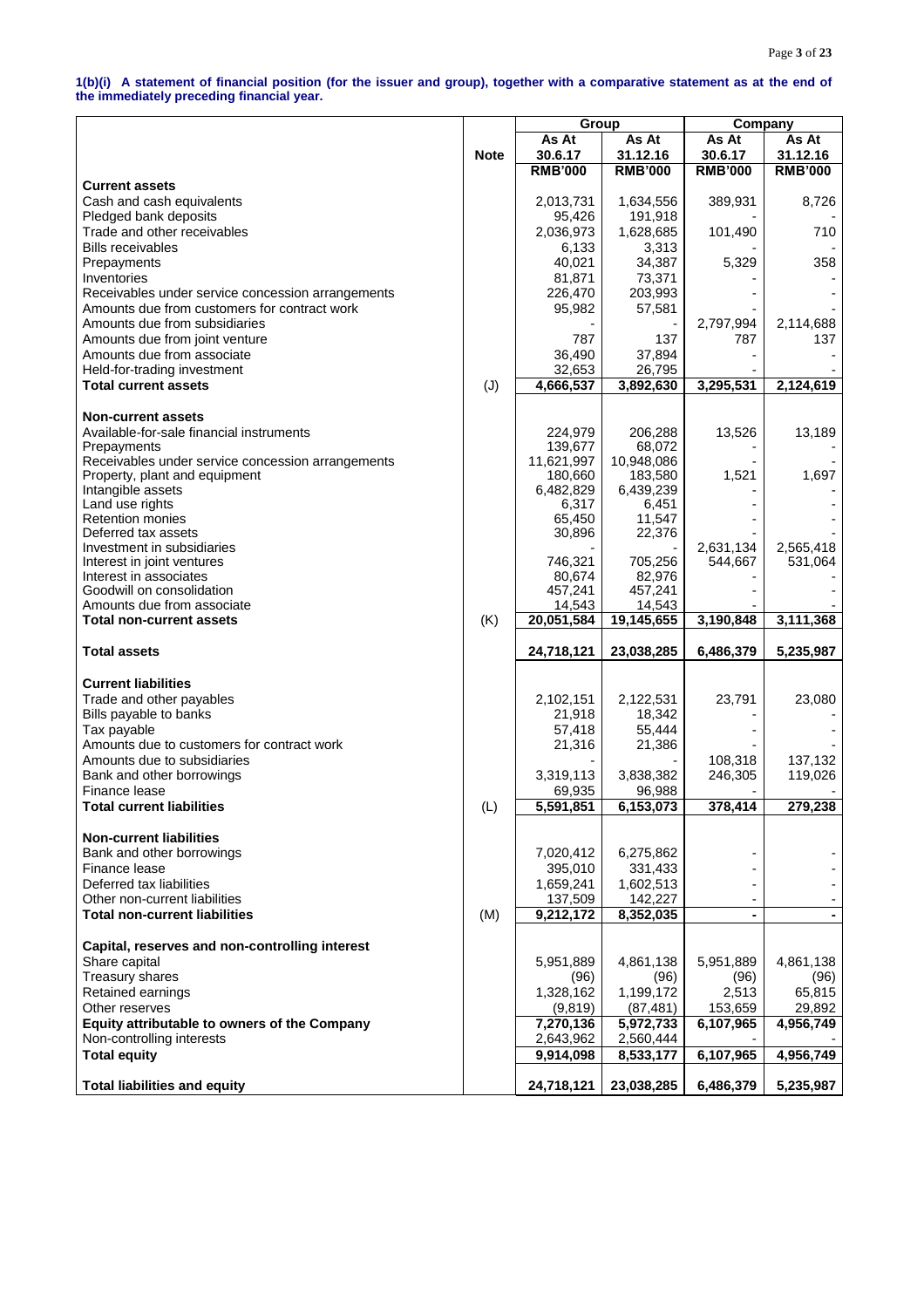**1(b)(ii) In relation to the aggregate amount of group's borrowings and debt securities, please specify the following at the end of the current financial period reported on with comparative figures as at the end of the immediately preceding financial year:-**

|            | As at 30.6.17<br><b>RMB'000</b> |            | As at 31.12.16<br><b>RMB'000</b> |
|------------|---------------------------------|------------|----------------------------------|
| Secured/   | Unsecured/                      | Secured/   | Unsecured/                       |
| Guaranteed | Unguaranteed                    | Guaranteed | Unguaranteed                     |
| 2.464.435  | 946,531                         | 3,276,915  | 676.797                          |

#### **Amount repayable in one year or less, or on demand**

#### **Amount repayable after one year**

|            | As at 30.6.17<br><b>RMB'000</b> |            | As at 31.12.16<br><b>RMB'000</b> |
|------------|---------------------------------|------------|----------------------------------|
| Secured/   | Unsecured/                      | Secured/   | Unsecured/                       |
| Guaranteed | Unguaranteed                    | Guaranteed | Unguaranteed                     |
| 6,040,920  | 1.374.502                       | 5,357,877  | 1,249,418                        |

#### **Details of any collateral**

The Group's borrowings comprise bills payable to banks, bank and other borrowings and finance leases.

Bills payable to banks are secured by certain bank deposits placed with the respective issuing banks. The bank and other borrowings are secured/ guaranteed on concessionary arrangements, trade receivables (relating to concessionary arrangements) collection rights, guarantees by subsidiaries, guarantees by third party company and/or secured by a corporate guarantee by SIIC Environment Holdings Ltd.. The finance leases are secured by pledges on certain service concession agreements, investment in a subsidiary and intangible assets.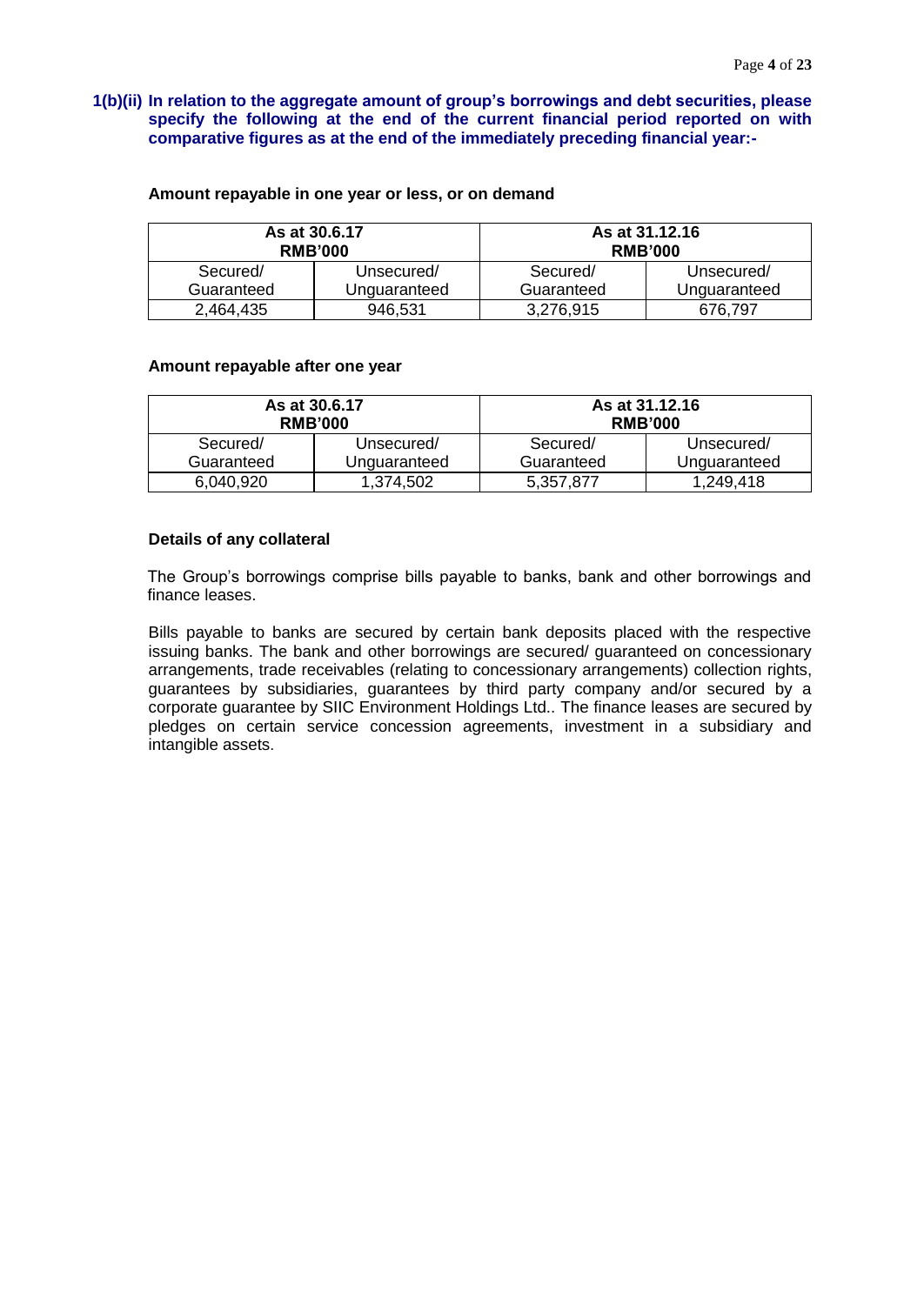#### **1(c) A statement of cash flow (for the group), together with a comparative statement for the corresponding period of the immediately preceding financial year.**

|                                                                   |                | Group              | Group          |                    |  |  |
|-------------------------------------------------------------------|----------------|--------------------|----------------|--------------------|--|--|
|                                                                   |                | For 3 Months Ended |                | For 6 Months Ended |  |  |
|                                                                   | 30.6.17        | 30.6.16            | 30.6.17        | 30.6.16            |  |  |
|                                                                   | <b>RMB'000</b> | <b>RMB'000</b>     | <b>RMB'000</b> | <b>RMB'000</b>     |  |  |
| Cash flows from operating activities                              |                |                    |                |                    |  |  |
| <b>Profit before tax</b>                                          | 216,669        | 157,569            | 428,910        | 289,749            |  |  |
| Adjustments for:                                                  |                |                    |                |                    |  |  |
| (Reversal of)/Allowance for doubtful receivables, net (trade)     | (7, 546)       | 906                | (5,613)        | (863)              |  |  |
| Reversal of doubtful receivables, net (non-trade)                 |                | (3, 176)           |                | (8, 232)           |  |  |
| Reversal of allowance for inventories                             |                | (7)                |                | (7)                |  |  |
| Depreciation of property, plant and equipment                     | 5,486          | 3,010              | 10,836         | 6,011              |  |  |
| Amortisation of intangible assets                                 | 64,172         | 35,085             | 129,388        | 68,009             |  |  |
| Amortisation of land use rights                                   | 67             | 67                 | 134            | 122                |  |  |
| Loss on disposal of property, plant and equipment                 | 80             | 153                | 34             | 414                |  |  |
| Gain on disposal of intangible assets                             |                | (2, 553)           |                | (2, 553)           |  |  |
| Finance income                                                    | (4, 117)       | (2,075)            | (8, 541)       | (3,867)            |  |  |
| Finance expenses                                                  | 127,091        | 47,276             | 255,593        | 93,334             |  |  |
| Share of results of associates                                    | 1,056          | (5,386)            | 1,982          | (10, 733)          |  |  |
| Share of results of joint ventures                                | (14,080)       | (17, 765)          | (25, 830)      | (35, 760)          |  |  |
| Foreign exchange (gain)/loss                                      | (971)          | (2,971)            | (5,055)        | 2,728              |  |  |
| Fair value (gain)/loss from held for trading investment           | (4,013)        | 780                | (4,966)        | (1,000)            |  |  |
| Operating cash flow before working capital changes                | 383,894        | 210,913            | 776,872        | 397,352            |  |  |
| (Increase)/decrease in:                                           |                |                    |                |                    |  |  |
| Inventories                                                       | (6, 236)       | 693                | (8, 484)       | (577)              |  |  |
| Amounts due from/to customers for contract work, net              | (9, 469)       | (51, 126)          | (38, 488)      | (78, 686)          |  |  |
| Trade receivables, other receivables and prepayments              | (143, 571)     | (46, 115)          | (488, 923)     | 115,013            |  |  |
| <b>Bills receivables</b>                                          | (2,953)        | (557)              | (2,820)        | (1,488)            |  |  |
| Receivables under service concession arrangements                 | (377, 194)     | (152, 716)         | (665, 407)     | (277, 416)         |  |  |
| Amounts due from joint ventures                                   | 306            | (349)              | 611            | 470                |  |  |
| Amounts due from associate                                        | (1, 106)       | (2,862)            | (18, 634)      | (2,365)            |  |  |
| Increase/(decrease) in:                                           |                |                    |                |                    |  |  |
| Trade payables and other payables (inclusive of non-current       |                |                    |                |                    |  |  |
| liabilities)                                                      | 12,829         | 120,065            | (101, 303)     | 37,931             |  |  |
| Bills payable to banks                                            | 2,819          | (1, 247)           | 3,576          | (557)              |  |  |
| Cash (used in)/from operating activities                          | (140, 681)     | 76,699             | (543,000)      | 189,677            |  |  |
| Interest received                                                 | 4,048          | 1,467              | 7,508          | 2,726              |  |  |
| Income tax paid                                                   | (31, 163)      | (19, 888)          | (68, 934)      | (38, 186)          |  |  |
| Net cash (used in)/from operating activities (Note A)             | (167, 796)     | 58,278             | (604, 426)     | 154,217            |  |  |
| Cash flows from investing activities:                             |                |                    |                |                    |  |  |
| Purchase of property, plant and equipment                         | (5, 247)       | (3, 472)           | (7,984)        | (8,035)            |  |  |
| Purchase of intangible assets, net of amount on credit terms      | (1, 245)       | (31, 884)          | (56, 590)      | (51, 698)          |  |  |
| (Increase)/Decrease in prepayment for property, plant and         |                |                    |                |                    |  |  |
| equipment and intangible assets                                   | (1, 363)       | 263                | (6,893)        | (1, 431)           |  |  |
| Proceeds from disposal of property, plant and equipment           | 17             | 16                 | 94             | 171                |  |  |
| Net cash (outflow)/inflow on acquisition of subsidiaries (Note B) |                | -                  | (110, 870)     | 28,190             |  |  |
| Prepayment for investment in a subsidiary                         | (70,000)       |                    | (70,000)       |                    |  |  |
| Net cash outflow on acquisition of an associate                   |                |                    |                | (150)              |  |  |
| Dividend received from associates                                 |                | 180                | 3,224          | 300                |  |  |
| Net cash used in investing activities                             | (77, 838)      | (34, 897)          | (249, 019)     | (32, 653)          |  |  |
|                                                                   |                |                    |                |                    |  |  |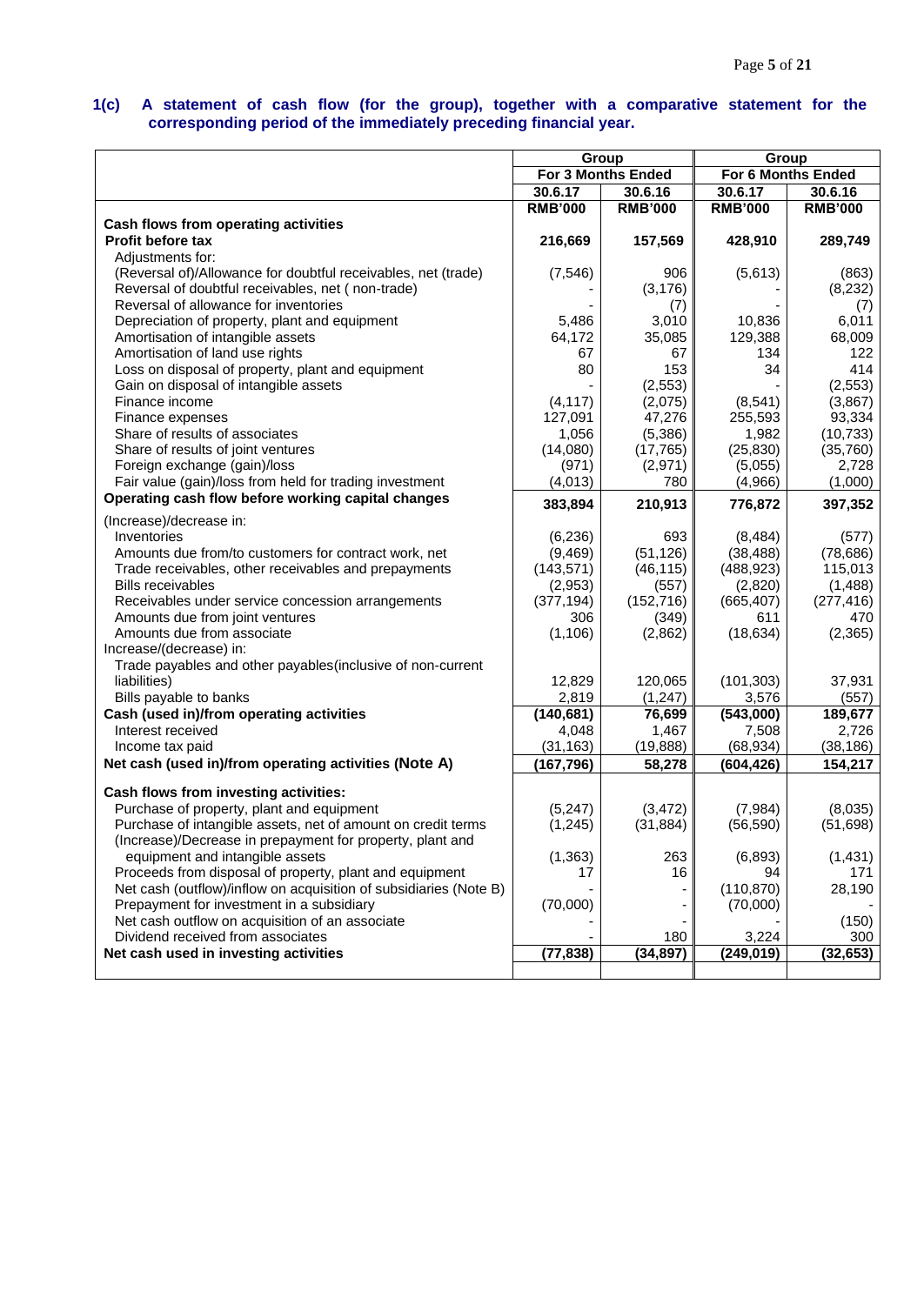#### **1(c) A statement of cash flow (for the group), together with a comparative statement for the corresponding period of the immediately preceding financial year. – cont'd**

|                                                              | Group                     |                | Group          |                    |
|--------------------------------------------------------------|---------------------------|----------------|----------------|--------------------|
|                                                              | <b>For 3 Months Ended</b> |                |                | For 6 Months Ended |
|                                                              | 30.6.17                   | 30.6.16        | 30.6.17        | 30.6.16            |
|                                                              | <b>RMB'000</b>            | <b>RMB'000</b> | <b>RMB'000</b> | <b>RMB'000</b>     |
| Cash flows from financing activities:                        |                           |                |                |                    |
| Proceeds from bank and other borrowings                      | 979,207                   | 57,000         | 1,945,982      | 109,000            |
| Repayment of bank and other borrowings                       | (1, 258, 783)             | (104, 053)     | (1,659,001)    | (139, 574)         |
| Proceeds from finance leaseback arrangement                  | 120,000                   |                | 120,000        |                    |
| Repayment under finance leaseback arrangements               | (9,399)                   | (8, 334)       | (97, 730)      | (16, 667)          |
| Interest paid                                                | (57, 222)                 | (53, 550)      | (149, 391)     | (76, 818)          |
| Dividend paid to equity shareholders                         | (110,990)                 |                | (110,990)      |                    |
| Dividend paid to non-controlling interest in subsidiaries    |                           |                | (7,300)        | (4,600)            |
| Contribution from non-controlling interests upon additional  |                           |                |                |                    |
| capital injection of a subsidiary                            | 7,165                     |                | 17,865         |                    |
| Proceeds from share placement                                | 1,090,751                 |                | 1,090,751      |                    |
| (Increase)/Decrease in deposits pledged to banks             | (14, 022)                 | 18,181         | 96,492         | 13,029             |
| Net cash generated from/(used in) financing activities       | 746,707                   | (90, 756)      | 1,246,678      | (115, 630)         |
|                                                              |                           |                |                |                    |
| Net increase/(decrease) in cash and cash equivalents         | 501,073                   | (67, 375)      | 393,233        | 5,934              |
| Cash and cash equivalents at beginning of period             | 1,519,640                 | 866,361        | 1,634,556      | 795,228            |
| Effects of exchange rate changes on the balance of cash held |                           |                |                |                    |
| in foreign currencies                                        | (6,982)                   | 1,713          | (14, 058)      | (463)              |
| Cash and cash equivalents at end of period                   | 2,013,731                 | 800.699        | 2,013,731      | 800,699            |
|                                                              |                           |                |                |                    |
|                                                              |                           |                |                |                    |
| Cash and cash equivalents at end of period                   |                           |                |                |                    |
| Cash and bank balances                                       | 2,109,157                 | 864,438        | 2,109,157      | 864,438            |
| Less: Pledged bank deposits                                  | (95, 426)                 | (63, 739)      | (95, 426)      | (63, 739)          |
| Cash and cash equivalents                                    | 2,013,731                 | 800,699        | 2,013,731      | 800,699            |

## **Note A**

In accordance with the application of INT FRS 112 *Service Concession Arrangements* and FRS 7 *Statement of Cash Flows*, the movement in the receivables under service concession arrangements has been classified under operating activities. The movement in working capital changes for 1HFY2017 and 2QFY2017 includes (i) cash outflow in relation to the additions of receivables under service concession arrangements (i.e. arising from the construction and/or purchase of water treatment facilities) of RMB705.5 million (1HFY2016: RMB220.9 million) and RMB280.4 million (2QFY2016: RMB133.6 million) respectively; and (ii) cash outflow in relation to refundable deposit for bidding of service concession projects of RMB28.0 million (1HFY2016: cash inflow of RMB100.0 million) and RMB28.0 million (2QFY2016: cash outflow of Nil) respectively. Excluding these additions of receivables under service concession arrangements and refundable deposits, the net cash generated from operating activities for 1HFY2017 and 2QFY2017 would be RMB129.1 million (1HFY2016: RMB275.1 million) and RMB140.6 million (2QFY2016: RM191.9 million) respectively.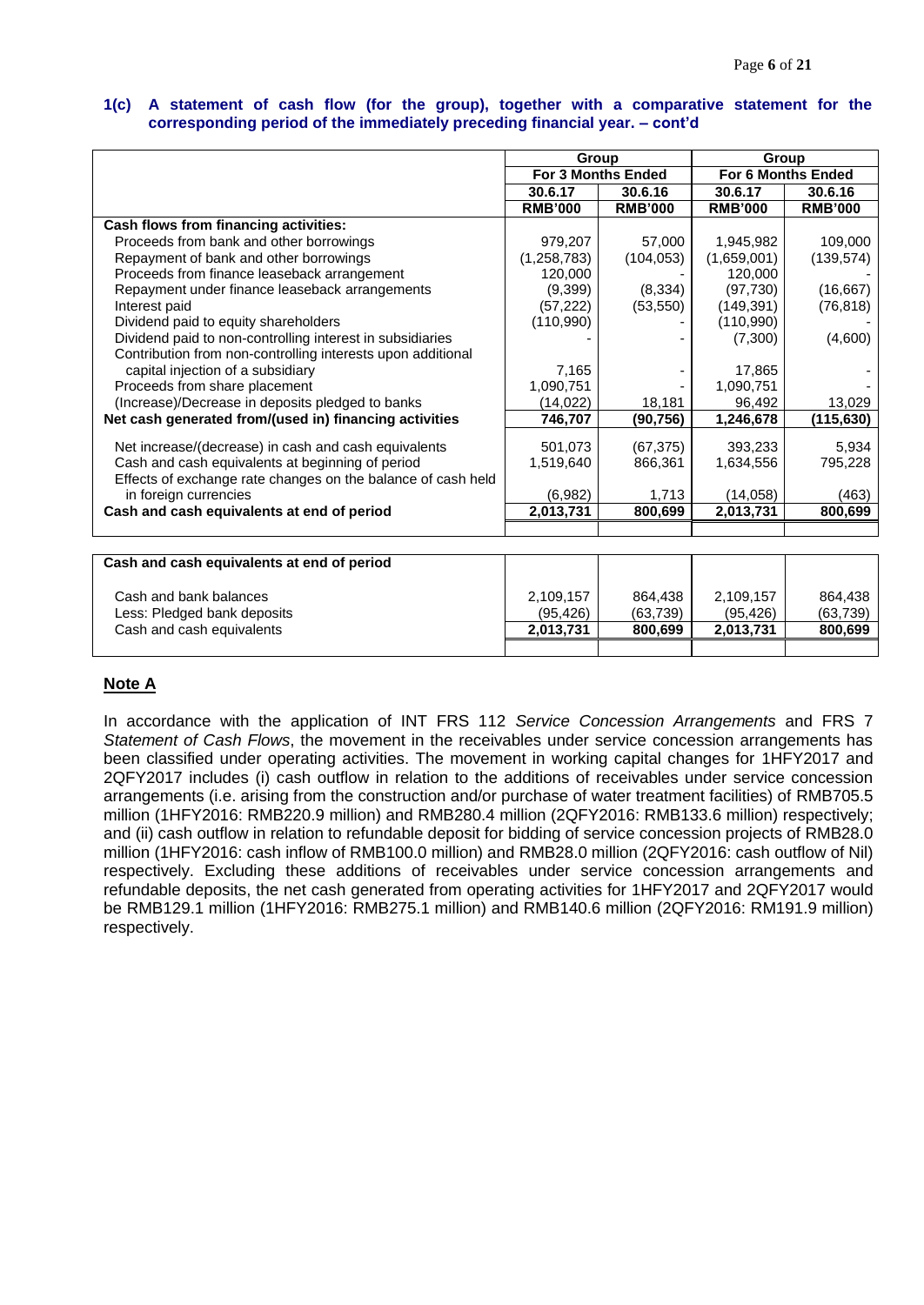## **1(c) A statement of cash flow (for the group), together with a comparative statement for the corresponding period of the immediately preceding financial year. – cont'd**

## **Note B**

#### **(i) Acquisition of Citic Envirotech Water Resource (Hegang) Co., Ltd. ("CEW Hegang")**

In January 2017, the Group through its 57.97% owned subsidiary, Longjiang Environmental Protection Group Co., Ltd. ("Longjiang Group), completed the acquisition of 100% equity interest in CEW Hegang for a total purchase consideration of RMB111,870,000. CEW Hegang is principally involved in the operation of two waste water treatment plants and one reclaimed water project with total design capacity of 110,000 tons/day, and is based in Hegang City, Heilongjiang Province, PRC.

The purchase price allocation ("PPA") exercise in respect of the above acquisition has not been completed as at 31 March 2017. The Group has 12 months from date of acquisition to finalise the fair value measurement and accounting as allowed under FRS 103R Business Combinations. For 1HFY2017, the Group has determined that the purchase consideration for this acquisition to approximate the provisional fair value of the net identifiable asset acquired. Accordingly, no provisional goodwill or negative goodwill arising from this acquisition was recognised.

Details of the assets acquired, liabilities recognised and consideration transferred in respect of the above acquisition are as follows:-

|                                                                                                                                                                                                                                                                                                               | <b>CEW</b><br>Hegang<br><b>RMB'000</b>                           |
|---------------------------------------------------------------------------------------------------------------------------------------------------------------------------------------------------------------------------------------------------------------------------------------------------------------|------------------------------------------------------------------|
| Provisional fair value of assets acquired and liabilities<br>recognised at the date of acquisition*<br><b>Current assets</b><br>Non-current assets<br><b>Current liabilities</b><br>Non-current liabilities<br>Total identifiable net assets at fair value<br>Non-controlling interest measures at fair value | 64,023<br>176,859<br>(127, 295)<br>(1,717)<br>111,870<br>111,870 |
| <b>Consideration transferred</b><br>Cash paid<br>Less: Net assets acquired<br>Goodwill                                                                                                                                                                                                                        | 111,870<br>(111, 870)                                            |
| Net cash inflow arising from acquisitions<br>Cash consideration paid<br>Less: Cash and cash equivalents acquired<br>Net cash inflow on acquisitions                                                                                                                                                           | 111,870<br>(1,000)<br>110,870                                    |

\* The fair value of assets acquired and liabilities recognised presented may be subjected to changes upon the completion and finalisation of the PPA exercise.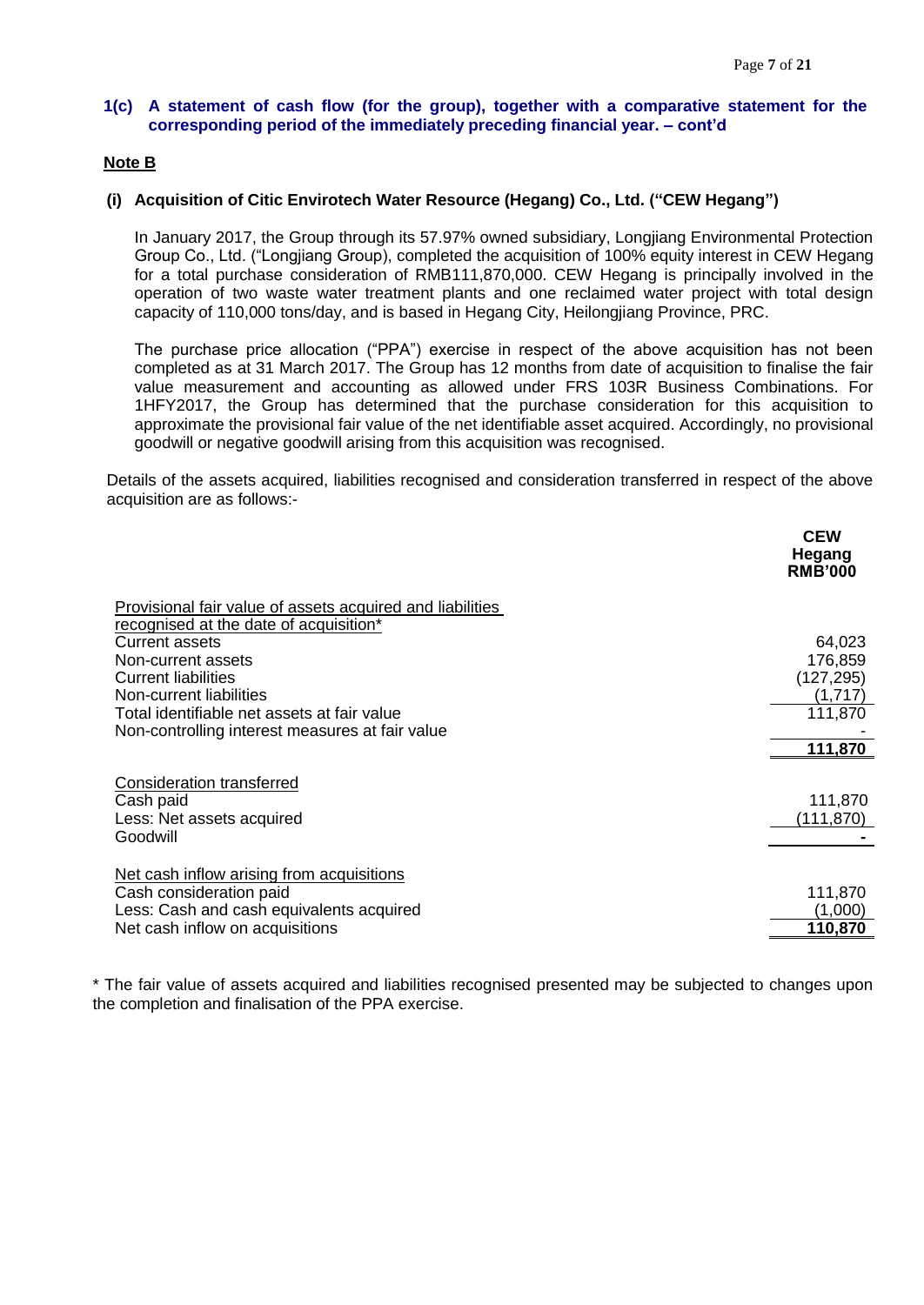## Page **8** of **21**

#### **1(d)(i) A statement (for the issuer and group) showing either (i) all changes in equity or (ii) changes in equity other than those arising from capitalisation issues and distributions to shareholders, together with a comparative statement for the corresponding period of the immediately preceding financial year.**

| <b>GROUP</b>                                                                                                 |                         |                           |                      |                             | Attributable to owners of the Company |                                      |                               |                                                                                                                          |                          |                                                                 |                                  |                 |
|--------------------------------------------------------------------------------------------------------------|-------------------------|---------------------------|----------------------|-----------------------------|---------------------------------------|--------------------------------------|-------------------------------|--------------------------------------------------------------------------------------------------------------------------|--------------------------|-----------------------------------------------------------------|----------------------------------|-----------------|
|                                                                                                              | <b>Share</b><br>capital | <b>Treasury</b><br>shares | Retained<br>earnings | Other<br>reserves,<br>total | General<br>Reserve                    | Investment<br>revaluation<br>reserve | <b>Translation</b><br>reserve | <b>Effects of</b><br>changes in<br>ownership<br>interest in<br>subsidiaries<br>where there is<br>no change in<br>control | <b>Merger</b><br>reserve | <b>Equity</b><br>attributable<br>to owners<br>of the<br>Company | Non-<br>controlling<br>interests | Total<br>equity |
| Balance at 1.1.17                                                                                            | <b>RMB'000</b>          | <b>RMB'000</b>            | <b>RMB'000</b>       | <b>RMB'000</b>              | <b>RMB'000</b>                        | <b>RMB'000</b>                       | <b>RMB'000</b>                | <b>RMB'000</b>                                                                                                           | <b>RMB'000</b>           | <b>RMB'000</b>                                                  | <b>RMB'000</b>                   | <b>RMB'000</b>  |
|                                                                                                              | 4,861,138               | (96)                      | 1,199,172            | (87, 481)                   | 205,538                               | 73,191                               | (145, 641)                    | (20, 254)                                                                                                                | (200, 315)               | 5,972,733                                                       | 2,560,444                        | 8,533,177       |
| Profit for the period                                                                                        |                         |                           | 120,117              |                             |                                       |                                      |                               |                                                                                                                          |                          | 120,117                                                         | 32,587                           | 152,704         |
| Other comprehensive income                                                                                   |                         |                           |                      |                             |                                       |                                      |                               |                                                                                                                          |                          |                                                                 |                                  |                 |
| Exchange differences arising on translation, net of tax<br>Fair value change on available-for-sale financial |                         |                           | $\sim$               | 34,005                      |                                       | $\blacksquare$                       | 34,005                        |                                                                                                                          | $\blacksquare$           | 34,005                                                          |                                  | 34,005          |
| instrument                                                                                                   |                         |                           |                      | 43,783                      |                                       | 43,783                               |                               |                                                                                                                          |                          | 43,783                                                          |                                  | 43,783          |
| Other comprehensive income for the period, net of tax                                                        |                         |                           |                      | 77,788                      |                                       | 43,783                               | 34,005                        |                                                                                                                          |                          | 77,788                                                          |                                  | 77,788          |
| Total comprehensive income for the period                                                                    |                         | ۰                         | 120,117              | 77,788                      |                                       | 43,783                               | 34,005                        |                                                                                                                          | -                        | 197,905                                                         | 32,587                           | 230,492         |
| Transactions with owners recognised directly in equity                                                       |                         |                           |                      |                             |                                       |                                      |                               |                                                                                                                          |                          |                                                                 |                                  |                 |
| Transfer to general reserve                                                                                  |                         |                           | (46)                 | 46                          | 46                                    |                                      |                               |                                                                                                                          |                          |                                                                 |                                  |                 |
| Non-controlling interest upon proportional capital                                                           |                         |                           |                      |                             |                                       |                                      |                               |                                                                                                                          |                          |                                                                 |                                  |                 |
| injection in a subsidiary                                                                                    |                         |                           |                      |                             |                                       |                                      |                               |                                                                                                                          |                          |                                                                 | 10,700                           | 10,700          |
| Total                                                                                                        |                         |                           | (46)                 | 46                          | 46                                    |                                      |                               |                                                                                                                          |                          |                                                                 | 10,700                           | 10,700          |
| Others<br>Dividend declared to non-controlling interests                                                     |                         |                           | $\blacksquare$       |                             |                                       |                                      |                               |                                                                                                                          |                          | $\blacksquare$                                                  | (4,800)                          | (4,800)         |
| Total                                                                                                        |                         |                           |                      |                             |                                       |                                      |                               |                                                                                                                          |                          |                                                                 | (4,800)                          | (4,800)         |
|                                                                                                              |                         |                           |                      |                             |                                       |                                      |                               |                                                                                                                          |                          |                                                                 |                                  |                 |
| Balance at 31.3.17                                                                                           | 4,861,138               | (96)                      | 1,319,243            | (9,647)                     | 205,584                               | 116,974                              | (111, 636)                    | (20, 254)                                                                                                                | (200, 315)               | 6,170,638                                                       | 2,598,931                        | 8,769,569       |
| Profit for the period                                                                                        |                         |                           | 119,909              |                             |                                       |                                      |                               |                                                                                                                          |                          | 119,909                                                         | 37,866                           | 157,775         |
| Other comprehensive income                                                                                   |                         |                           |                      |                             |                                       |                                      |                               |                                                                                                                          |                          |                                                                 |                                  |                 |
| Exchange differences arising on translation, net of tax                                                      |                         |                           | $\blacksquare$       | 28,249                      |                                       | $\blacksquare$                       | 28,249                        |                                                                                                                          | $\blacksquare$           | 28,249                                                          |                                  | 28,249          |
| Fair value change on available-for-sale financial<br>instrument                                              |                         |                           |                      | (28, 421)                   |                                       | (28, 421)                            |                               |                                                                                                                          |                          | (28, 421)                                                       |                                  | (28, 421)       |
| Other comprehensive income for the period, net of tax                                                        |                         |                           |                      | (172)                       | $\overline{\phantom{a}}$              | (28, 421)                            | 28,249                        |                                                                                                                          |                          | (172)                                                           |                                  | (172)           |
| Total comprehensive income for the period                                                                    |                         | $\blacksquare$            | 119,909              | (172)                       |                                       | (28, 421)                            | 28,249                        | $\blacksquare$                                                                                                           | $\blacksquare$           | 119,737                                                         | 37,866                           | 157,603         |
| Transactions with owners recognised directly in equity<br>Share placement                                    | 1,090,751               |                           |                      |                             |                                       |                                      |                               |                                                                                                                          | $\blacksquare$           | 1,090,751                                                       |                                  | 1,090,751       |
| Non-controlling interest upon proportional capital                                                           |                         |                           |                      |                             |                                       |                                      |                               |                                                                                                                          |                          |                                                                 |                                  |                 |
| injection in a subsidiary                                                                                    |                         |                           | $\blacksquare$       |                             |                                       |                                      |                               | $\blacksquare$                                                                                                           |                          | $\sim$                                                          | 7,165                            | 7,165           |
| Total                                                                                                        | 1,090,751               |                           | $\blacksquare$       |                             |                                       |                                      |                               |                                                                                                                          |                          | 1,090,751                                                       | 7,165                            | 1,097,916       |
| Others                                                                                                       |                         |                           |                      |                             |                                       |                                      |                               |                                                                                                                          |                          |                                                                 |                                  |                 |
| Dividend declared to equity share holders                                                                    | $\sim$                  | $\sim$                    | (110,990)            | $\overline{\phantom{a}}$    | $\overline{\phantom{a}}$              | $\sim$                               | $\blacksquare$                | $\sim$                                                                                                                   | $\sim$                   | (110,990)                                                       |                                  | (110,990)       |
| Total                                                                                                        |                         | $\blacksquare$            | (110,990)            | $\overline{\phantom{a}}$    |                                       |                                      |                               |                                                                                                                          | $\blacksquare$           | (110, 990)                                                      |                                  | (110,990)       |
| Balance at 30.6.17                                                                                           | 5,951,889               | (96)                      | 1,328,162            | (9, 819)                    | 205,584                               | 88,553                               | (83, 387)                     | (20, 254)                                                                                                                | (200, 315)               | 7,270,136                                                       | 2,643,962                        | 9,914,098       |
|                                                                                                              |                         |                           |                      |                             |                                       |                                      |                               |                                                                                                                          |                          |                                                                 |                                  |                 |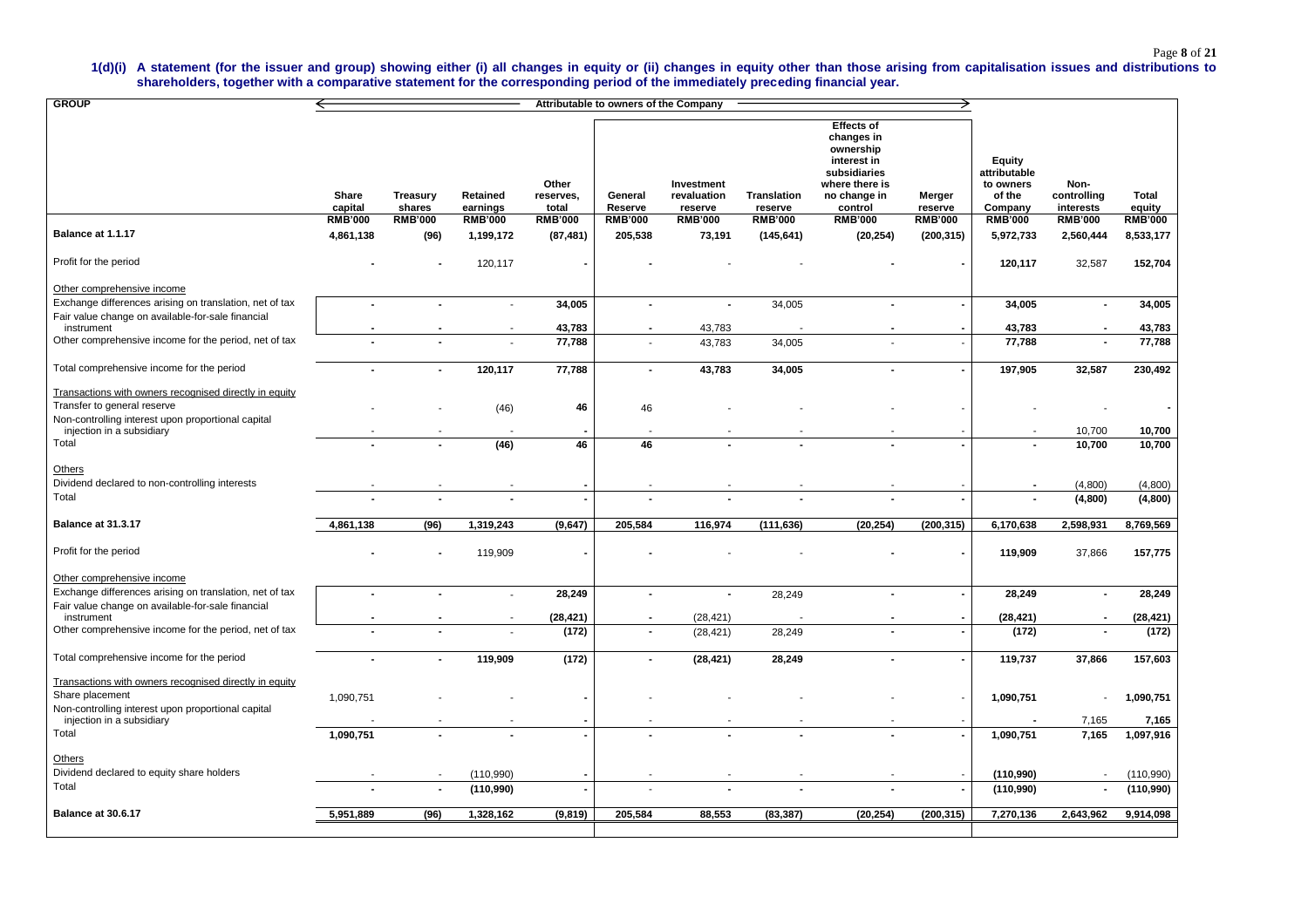**1(d)(i) A statement (for the issuer and group) showing either (i) all changes in equity or (ii) changes in equity other than those arising from capitalisation issues and distributions to shareholders, together with a comparative statement for the corresponding period of the immediately preceding financial year. – cont'd**

| <b>GROUP</b>                                                                    |                         |                           |                             |                             | Attributable to owners of the Company |                                      |                               |                                                                                                                          |                   |                                                                 |                                  |                 |
|---------------------------------------------------------------------------------|-------------------------|---------------------------|-----------------------------|-----------------------------|---------------------------------------|--------------------------------------|-------------------------------|--------------------------------------------------------------------------------------------------------------------------|-------------------|-----------------------------------------------------------------|----------------------------------|-----------------|
|                                                                                 | <b>Share</b><br>capital | <b>Treasury</b><br>shares | <b>Retained</b><br>earnings | Other<br>reserves,<br>total | General<br>Reserve                    | Investment<br>revaluation<br>reserve | <b>Translation</b><br>reserve | <b>Effects of</b><br>changes in<br>ownership<br>interest in<br>subsidiaries<br>where there is<br>no change in<br>control | Merger<br>reserve | <b>Equity</b><br>attributable<br>to owners<br>of the<br>Company | Non-<br>controlling<br>interests | Total<br>equity |
|                                                                                 | <b>RMB'000</b>          | <b>RMB'000</b>            | <b>RMB'000</b>              | <b>RMB'000</b>              | <b>RMB'000</b>                        | <b>RMB'000</b>                       | <b>RMB'000</b>                | <b>RMB'000</b>                                                                                                           | <b>RMB'000</b>    | <b>RMB'000</b>                                                  | <b>RMB'000</b>                   | <b>RMB'000</b>  |
| Balance at 1.1.16                                                               | 4,861,138               | (96)                      | 797,571                     | (147, 051)                  | 152,213                               | 56,862                               | (125, 638)                    | (30, 173)                                                                                                                | (200, 315)        | 5,511,562                                                       | 1,067,887                        | 6,579,449       |
| Profit for the period                                                           |                         |                           | 89,454                      |                             |                                       |                                      |                               |                                                                                                                          |                   | 89,454                                                          | 16,704                           | 106,158         |
| Other comprehensive income                                                      |                         |                           |                             |                             |                                       |                                      |                               |                                                                                                                          |                   |                                                                 |                                  |                 |
| Exchange differences arising on translation, net of tax                         | $\blacksquare$          |                           | $\sim$                      | 55,092                      | $\blacksquare$                        | $\blacksquare$                       | 55,092                        | $\blacksquare$                                                                                                           |                   | 55,092                                                          |                                  | 55,092          |
| Fair value change on available-for-sale financial<br>instrument                 |                         |                           |                             | 15,172                      |                                       | 15,172                               |                               |                                                                                                                          |                   | 15,172                                                          |                                  | 15,172          |
| Other comprehensive income for the period, net of tax                           |                         |                           |                             | 70,264                      | $\blacksquare$                        | 15,172                               | 55,092                        |                                                                                                                          |                   | 70,264                                                          | $\blacksquare$                   | 70,264          |
| Total comprehensive income for the period                                       |                         |                           | 89,454                      | 70,264                      | $\blacksquare$                        | 15,172                               | 55,092                        |                                                                                                                          |                   | 159,718                                                         | 16,704                           | 176,422         |
| Transactions with owners recognised directly in equity                          |                         |                           |                             |                             |                                       |                                      |                               |                                                                                                                          |                   |                                                                 |                                  |                 |
| Transfer to general reserve                                                     |                         |                           | 56                          | (56)                        | (56)                                  |                                      |                               |                                                                                                                          |                   |                                                                 |                                  |                 |
| Acquisition of a subsidiary<br>Total                                            |                         |                           |                             |                             |                                       |                                      |                               |                                                                                                                          |                   |                                                                 | 32,021                           | 32,021          |
|                                                                                 |                         |                           | 56                          | (56)                        | (56)                                  |                                      |                               |                                                                                                                          |                   |                                                                 | 32,021                           | 32,021          |
| Others<br>Dividend declared to non-controlling interests                        |                         |                           |                             |                             |                                       |                                      |                               |                                                                                                                          |                   |                                                                 | (4,600)                          | (4,600)         |
| Total                                                                           |                         |                           |                             |                             |                                       |                                      |                               |                                                                                                                          |                   |                                                                 | (4,600)                          | (4,600)         |
| <b>Balance at 31.3.16</b>                                                       | 4,861,138               | (96)                      | 887,081                     | (76, 843)                   | 152,157                               | 72,034                               | (70, 546)                     | (30, 173)                                                                                                                | (200, 315)        | 5,671,280                                                       | 1,112,012                        | 6,783,292       |
| Profit for the period                                                           |                         |                           | 101,162                     |                             |                                       |                                      |                               |                                                                                                                          |                   | 101,162                                                         | 21,284                           | 122,446         |
| Other comprehensive income                                                      |                         |                           |                             |                             |                                       |                                      |                               |                                                                                                                          |                   |                                                                 |                                  |                 |
| Exchange differences arising on translation, net of tax                         | $\blacksquare$          |                           | $\sim$                      | 556                         | $\blacksquare$                        | $\blacksquare$                       | 556                           | $\blacksquare$                                                                                                           |                   | 556                                                             | $\blacksquare$                   | 556             |
| Fair value change on available-for-sale financial<br>instrument                 |                         |                           |                             | (3, 299)                    |                                       | (3,299)                              | $\sim$                        | $\blacksquare$                                                                                                           |                   | (3, 299)                                                        |                                  | (3, 299)        |
| Other comprehensive income for the period, net of tax                           |                         |                           |                             | (2,743)                     | $\blacksquare$                        | (3,299)                              | 556                           | $\blacksquare$                                                                                                           |                   | (2,743)                                                         |                                  | (2,743)         |
| Total comprehensive income for the period                                       |                         |                           | 101,162                     | (2,743)                     | $\blacksquare$                        | (3, 299)                             | 556                           |                                                                                                                          |                   | 98,419                                                          | 21,284                           | 119,703         |
| Transactions with owners recognised directly in equity                          |                         |                           |                             |                             |                                       |                                      |                               |                                                                                                                          |                   |                                                                 |                                  |                 |
| Transfer to general reserve                                                     |                         |                           | (3,094)                     | 3,094                       | 3,094                                 |                                      |                               |                                                                                                                          |                   |                                                                 |                                  | $\blacksquare$  |
| Non-controlling interest upon proportional capital<br>injection in a subsidiary |                         |                           |                             |                             |                                       |                                      |                               |                                                                                                                          |                   |                                                                 | 46,000                           | 46,000          |
| Total                                                                           |                         |                           | (3,094)                     | 3,094                       | 3,094                                 |                                      |                               |                                                                                                                          |                   |                                                                 | 46,000                           | 46,000          |
| Others                                                                          |                         |                           |                             |                             |                                       |                                      |                               |                                                                                                                          |                   |                                                                 |                                  |                 |
| Dividend declared to non-controlling interests                                  |                         |                           |                             |                             |                                       |                                      |                               |                                                                                                                          |                   |                                                                 | (490)                            | (490)           |
| Total                                                                           |                         |                           |                             |                             |                                       |                                      |                               |                                                                                                                          |                   |                                                                 | (490)                            | (490)           |
| Balance at 30.6.16                                                              | 4,861,138               | (96)                      | 985,149                     | (76, 492)                   | 155,251                               | 68,735                               | (69, 990)                     | (30, 173)                                                                                                                | (200, 315)        | 5,769,699                                                       | 1,178,806                        | 6,948,505       |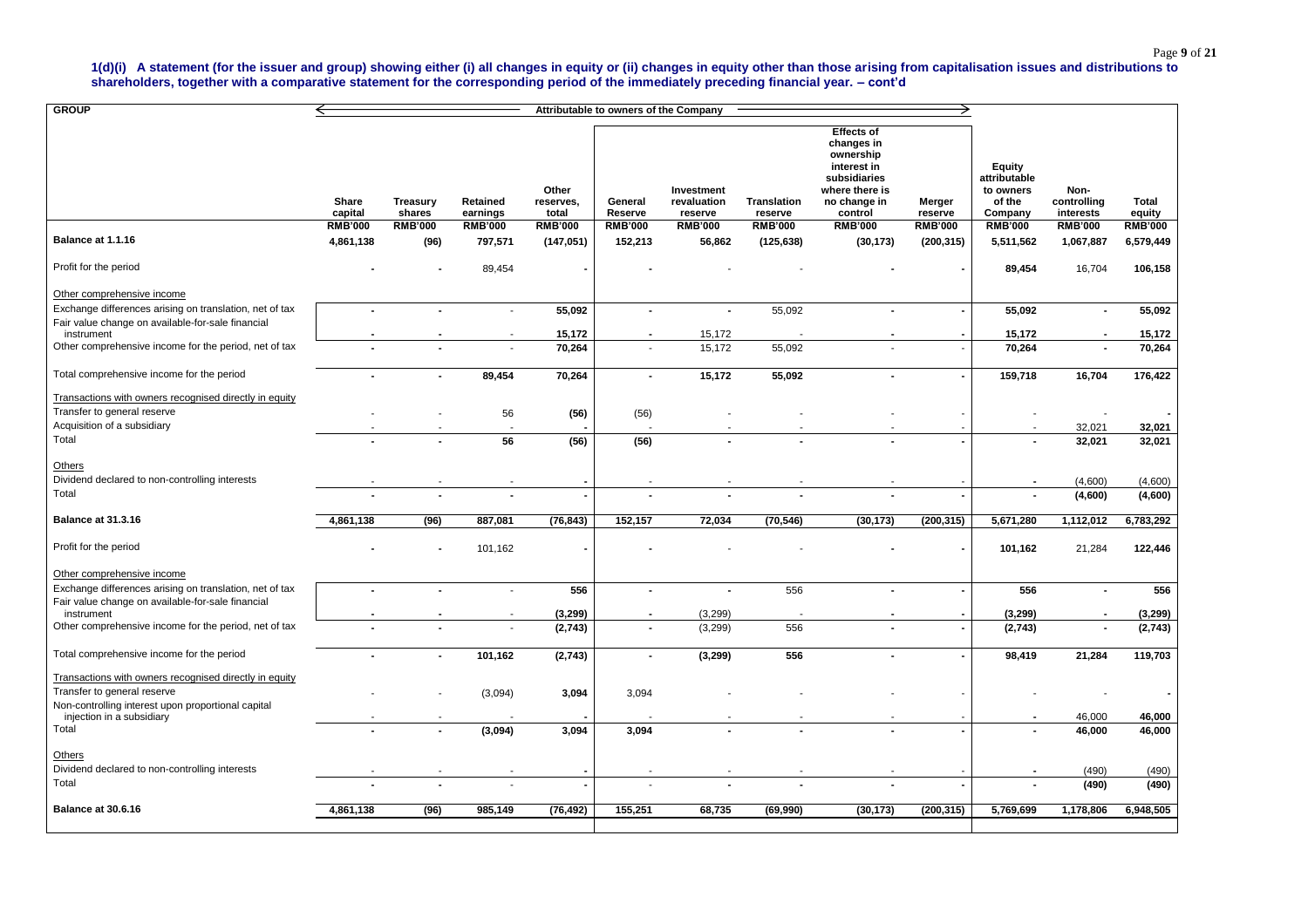## Page **10** of **21**

**1(d)(i) A statement (for the issuer and group) showing either (i) all changes in equity or (ii) changes in equity other than those arising from capitalisation issues and distributions to shareholders, together with a comparative statement for the corresponding period of the immediately preceding financial year. – cont'd**

| <b>COMPANY</b>                                          |                                        | Attributable to owners of the Company    |                                            |                                   |                                       |  |
|---------------------------------------------------------|----------------------------------------|------------------------------------------|--------------------------------------------|-----------------------------------|---------------------------------------|--|
|                                                         | <b>Share capital</b><br><b>RMB'000</b> | <b>Treasury shares</b><br><b>RMB'000</b> | <b>Retained earnings</b><br><b>RMB'000</b> | Other reserves*<br><b>RMB'000</b> | <b>Total equity</b><br><b>RMB'000</b> |  |
| Balance at 1.1.17                                       | 4,861,138                              | (96)                                     | 65,815                                     | 29,892                            | 4,956,749                             |  |
| Loss for the period                                     |                                        |                                          | (22, 215)                                  |                                   | (22, 215)                             |  |
| Other comprehensive income                              |                                        |                                          |                                            |                                   |                                       |  |
| Exchange differences arising on translation, net of tax | $\sim$                                 | $\blacksquare$                           | $\blacksquare$                             | 128,972                           | 128,972                               |  |
| Other comprehensive income for the period, net of tax   |                                        |                                          |                                            | 128,972                           | 128,972                               |  |
| Total comprehensive (loss)/ income for the period       | $\overline{a}$                         | $\overline{a}$                           | (22, 215)                                  | 128,972                           | 106,757                               |  |
| Balance at 31.3.17                                      | 4,861,138                              | (96)                                     | 43,600                                     | 158,864                           | 5,063,506                             |  |
| Profit for the period<br>Other comprehensive loss       |                                        |                                          | 69,903                                     |                                   | 69,903                                |  |
| Exchange differences arising on translation, net of tax |                                        | $\mathbf{r}$                             | $\sim$                                     | (5,205)                           | (5, 205)                              |  |
| Other comprehensive loss for the period, net of tax     |                                        |                                          |                                            | (5, 205)                          | (5, 205)                              |  |
| Total comprehensive income/ (loss) for the period       |                                        | $\blacksquare$                           | 69,903                                     | (5, 205)                          | 64,698                                |  |
| Transactions with owners recognised directly in equity  |                                        |                                          |                                            |                                   |                                       |  |
| Share placement                                         | 1,090,751                              |                                          |                                            |                                   | 1,090,751                             |  |
|                                                         | 1,090,751                              |                                          |                                            |                                   | 1,090,751                             |  |
| Others                                                  |                                        |                                          |                                            |                                   |                                       |  |
| Dividend declared to equity shareholders                |                                        |                                          | (110,990)                                  |                                   | (110,990)                             |  |
|                                                         |                                        |                                          | (110,990)                                  |                                   | (110,990)                             |  |
| Balance at 30.6.17                                      | 5,951,889                              | (96)                                     | 2,513                                      | 153,659                           | 6,107,965                             |  |

\* Relates to translation reserve.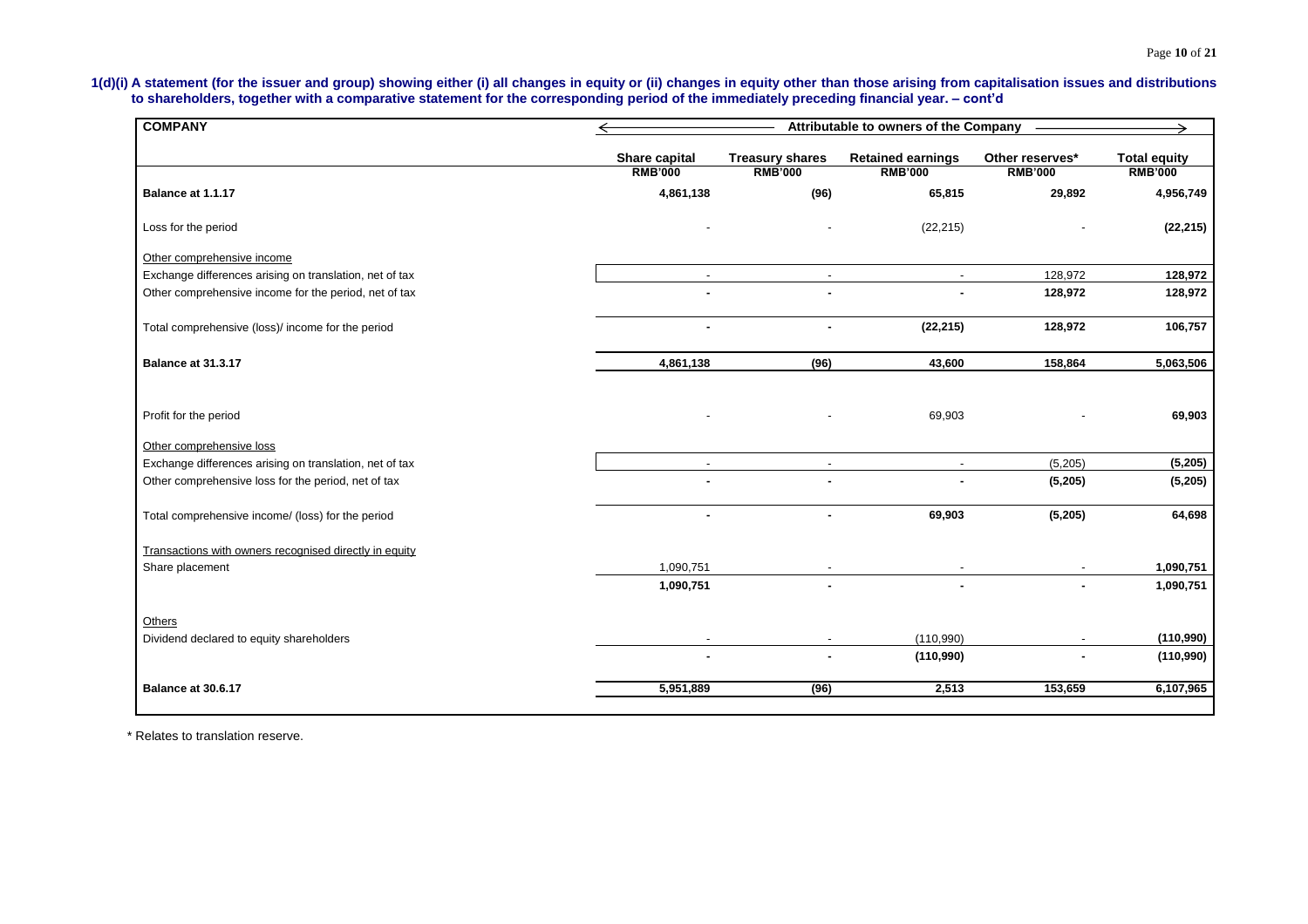## Page **11** of **21**

**1(d)(i) A statement (for the issuer and group) showing either (i) all changes in equity or (ii) changes in equity other than those arising from capitalisation issues and distributions to shareholders, together with a comparative statement for the corresponding period of the immediately preceding financial year. – cont'd**

| <b>COMPANY</b>                                                                        |                                        | Attributable to owners of the Company    |                                            |                                   |                                       |  |
|---------------------------------------------------------------------------------------|----------------------------------------|------------------------------------------|--------------------------------------------|-----------------------------------|---------------------------------------|--|
|                                                                                       | <b>Share capital</b><br><b>RMB'000</b> | <b>Treasury shares</b><br><b>RMB'000</b> | <b>Retained earnings</b><br><b>RMB'000</b> | Other reserves*<br><b>RMB'000</b> | <b>Total equity</b><br><b>RMB'000</b> |  |
| Balance at 1.1.16                                                                     | 4,861,138                              | (96)                                     | 107,746                                    | (205, 859)                        | 4,762,929                             |  |
| Loss for the period                                                                   |                                        |                                          | (29, 828)                                  |                                   | (29, 828)                             |  |
| Other comprehensive income                                                            |                                        |                                          |                                            |                                   |                                       |  |
| Exchange differences arising on translation, net of tax                               |                                        |                                          |                                            | 217,938                           | 217,938                               |  |
| Other comprehensive income for the period, net of tax                                 |                                        |                                          |                                            | 217,938                           | 217,938                               |  |
| Total comprehensive (loss)/ income for the period                                     | $\blacksquare$                         |                                          | (29, 828)                                  | 217,938                           | 188,110                               |  |
| Balance at 31.3.16                                                                    | 4,861,138                              | (96)                                     | 77,918                                     | 12,079                            | 4,951,039                             |  |
| Loss for the period                                                                   | $\blacksquare$                         |                                          | (24, 859)                                  |                                   | (24, 859)                             |  |
| Other comprehensive income<br>Exchange differences arising on translation, net of tax | $\sim$                                 | $\overline{a}$                           | $\overline{\phantom{a}}$                   | 153,885                           | 153,885                               |  |
| Other comprehensive income for the period, net of tax                                 |                                        |                                          |                                            | 153,885                           | 153,885                               |  |
| Total comprehensive (loss)/ income for the period                                     |                                        |                                          | (24, 859)                                  | 153,885                           | 129,026                               |  |
| Balance at 30.6.16                                                                    | 4,861,138                              | (96)                                     | 53,059                                     | 165,964                           | 5,080,065                             |  |
|                                                                                       |                                        |                                          |                                            |                                   |                                       |  |

\* Relates to translation reserve.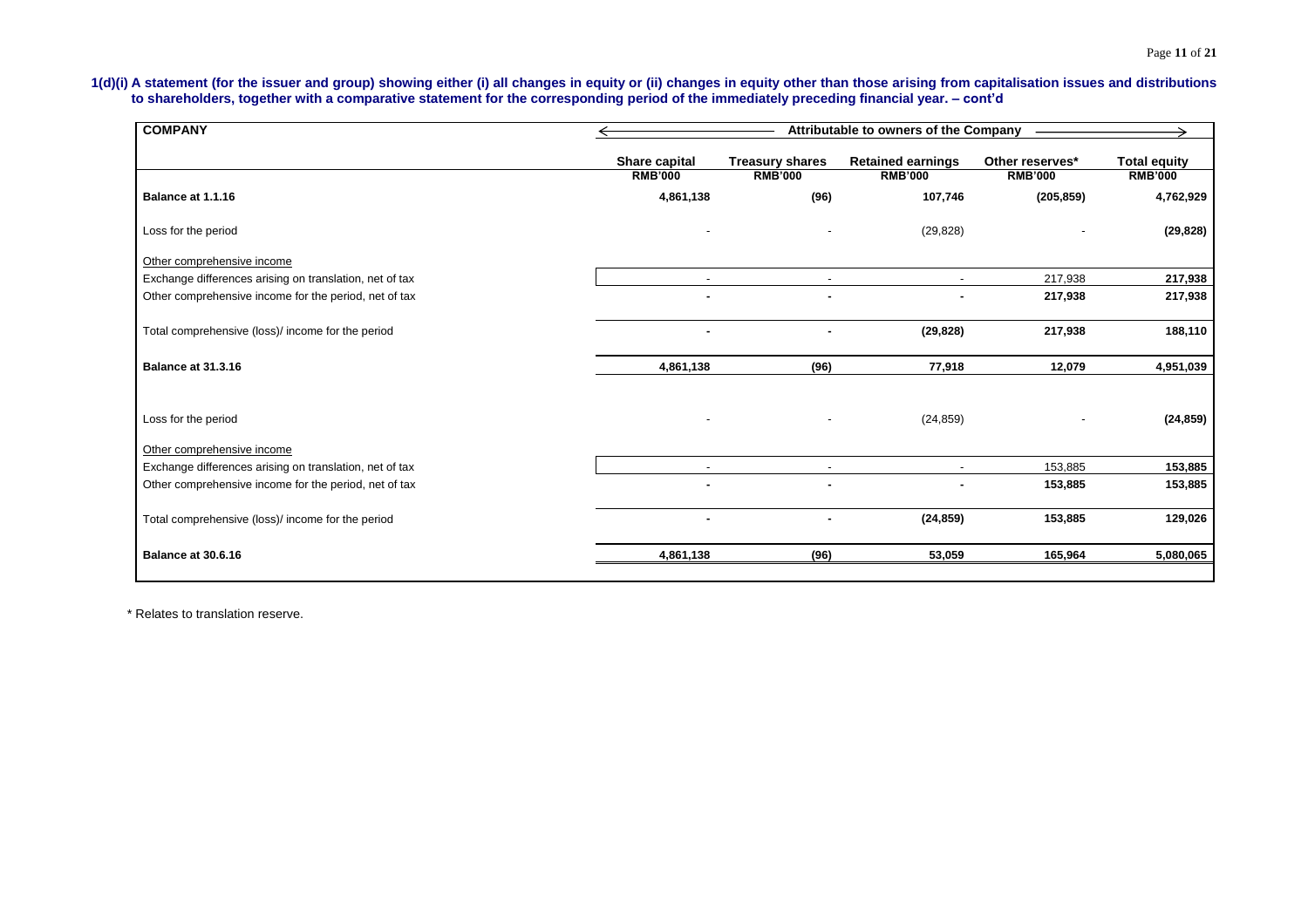**1(d)(ii) Details of any changes in the company's share capital arising from rights issue, bonus issue, share buy-backs, exercise of share options or warrants, conversion of other issues of equity securities, issue of shares for cash or as consideration for acquisition or for any other purpose since the end of the previous period reported on. State the number of shares that may be issued on conversion of all the outstanding convertibles, if any, against the total number of issued shares excluding treasury shares and subsidiary holdings of the issuer, as at the end of the current financial period reported on and as at the end of the corresponding period of the immediately preceding financial year. State also the number of shares held as treasury shares and the number of subsidiary holdings, if any, and the percentage of the aggregate number of treasury shares and subsidiary holdings held against the total number of shares outstanding in a class that is listed as at the end of the current financial period reported on and as at the end of the corresponding period of the immediately preceding financial year.**

#### Share Capital

|                                              | <b>Group and Company</b>                                                  |           |  |
|----------------------------------------------|---------------------------------------------------------------------------|-----------|--|
|                                              | <b>Share Capital</b><br>Number of<br>ordinary<br>shares<br><b>RMB'000</b> |           |  |
|                                              |                                                                           |           |  |
| Issued and paid up share capital             |                                                                           |           |  |
| Balance at 1 January 2017                    | 2,256,645,126                                                             | 4,861,138 |  |
| Placement of 350,000,000 new ordinary shares | 350,000,000                                                               | 1,090,751 |  |
| Balance at 30 June 2017                      | 2,606,645,126                                                             | 5,951,889 |  |
|                                              |                                                                           |           |  |

On 5 May 2017, the Company completed the placement of 350,000,000 new ordinary shares in the capital of the Company to Shanghai Industrial Holdings Ltd. ("SIHL") and/or such nominee as designated by SIHL, being Triumph Power Limited.

As at 30 June 2017, the number of ordinary shares in issue was 2,606,645,126 of which 56,400 shares were held by the Company as treasury shares (30 June 2016: 2,256,645,126 ordinary shares of which 56,400 shares were held as treasury shares).

#### SIIC Environment Share Options 2012 ("**ESOS 2012**") and SIIC Environment Share Award Scheme ("**ESAS**")

There were no options granted under the ESOS 2012 plan or ESAS Awards granted under the ESAS plan since the date of approval by the shareholders on 27 April 2012.

As at 30 June 2017, there were no subsidiary holdings and convertible securities outstanding (30 June 2016: Nil).

#### **1(d)(iii) To show the total number of issued shares excluding treasury shares as at the end of the current financial period and as at the end of the immediately preceding year.**

As at 30 June 2017, there were 56,400 treasury shares held (31 December 2016: 56,400). Total number of issued shares excluding treasury shares, as at 30 June 2017 was 2,606,588,726 (31 December 2016: 2,256,588,726).

#### **1(d)(iv) A statement showing all sales, transfers, disposal, cancellation and/or use of treasury shares as at the end of the current financial period reported on.**

There were no sales, transfers, disposal, cancellation and/or use of treasury shares for the financial period ended 30 June 2017.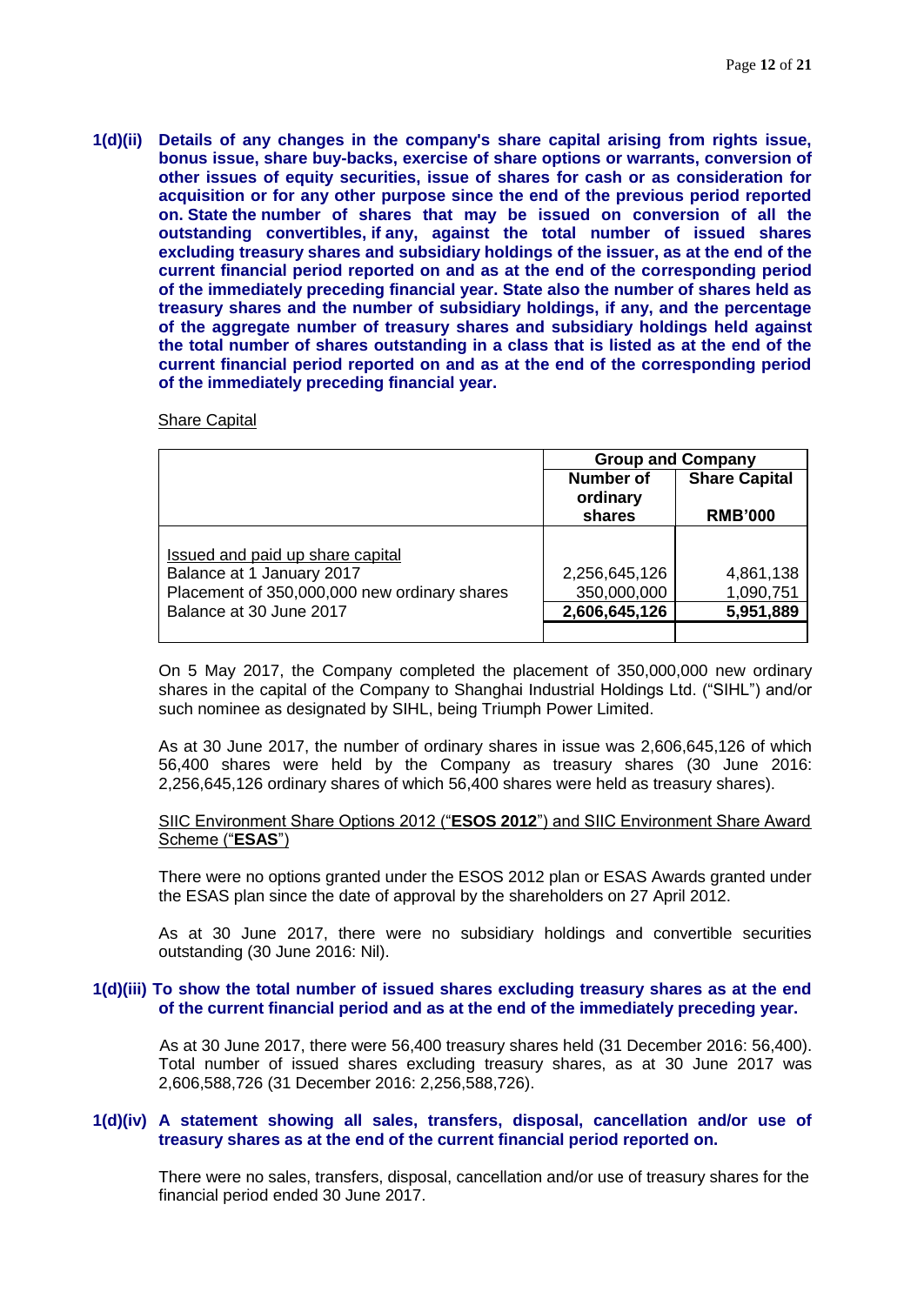#### **1(d)(v) A statement showing all sales, transfers, cancellation and/or use of subsidiary holdings as at the end of the current financial period reported on.**

During the financial period, there was no transaction pertaining to subsidiary holdings.

#### **2. Whether the figures have been audited, or reviewed and in accordance with which standard or practice.**

The figures have not been audited or reviewed by the Company's auditors**.** 

#### **3. Where the figures have been audited or reviewed, the auditors' report (including any qualifications or emphasis of matter).**

Not applicable.

#### **4. Whether the same accounting policies and methods of computation as in the issuer's most recently audited annual financial statements have been applied.**

The Group has applied the same accounting policies and methods of computation in the financial statements for the current financial period, consistent with those of the audited financial statements as at 31 December 2016.

#### **5. If there are any changes in the accounting policies and methods of computation, including any required by an accounting standard, what has changed, as well as the reasons for, and the effect of, the change.**

No such change in the accounting policies and methods of computation.

#### **6. Earnings per ordinary share of the group for the current period reported on and the corresponding period of the immediately preceding financial year, after deducting any provision for preference dividends.**

|                                                                                                               | <b>3 Months Ended</b> |                  |                  | <b>6 Months Ended</b> |  |
|---------------------------------------------------------------------------------------------------------------|-----------------------|------------------|------------------|-----------------------|--|
|                                                                                                               | 30.6.17               | 30.6.16          | 30.6.17          | 30.6.16               |  |
|                                                                                                               | <b>RMB cents</b>      | <b>RMB cents</b> | <b>RMB cents</b> | <b>RMB cents</b>      |  |
| Earnings per ordinary share of<br>the Group based on net profit<br>attributable to owners of the<br>Company:- |                       |                  |                  |                       |  |
| Based on weighted average<br>(i)<br>number of ordinary shares in<br>issue (RMB cents)                         | 4.83                  | 4.48             | 10.12            | 8.45                  |  |
| Weighted average<br>$\blacksquare$<br>number of shares ('000)                                                 | 2,484,850             | 2,256,589        | 2,372,611        | 2,256,589             |  |
| On a fully diluted basis of<br>(ii)<br>ordinary shares (RMB cents)                                            | 4.83                  | 4.48             | 10.12            | 8.45                  |  |
| Weighted average<br>number of shares ('000)                                                                   | 2,484,850             | 2,256,589        | 2,372,611        | 2,256,589             |  |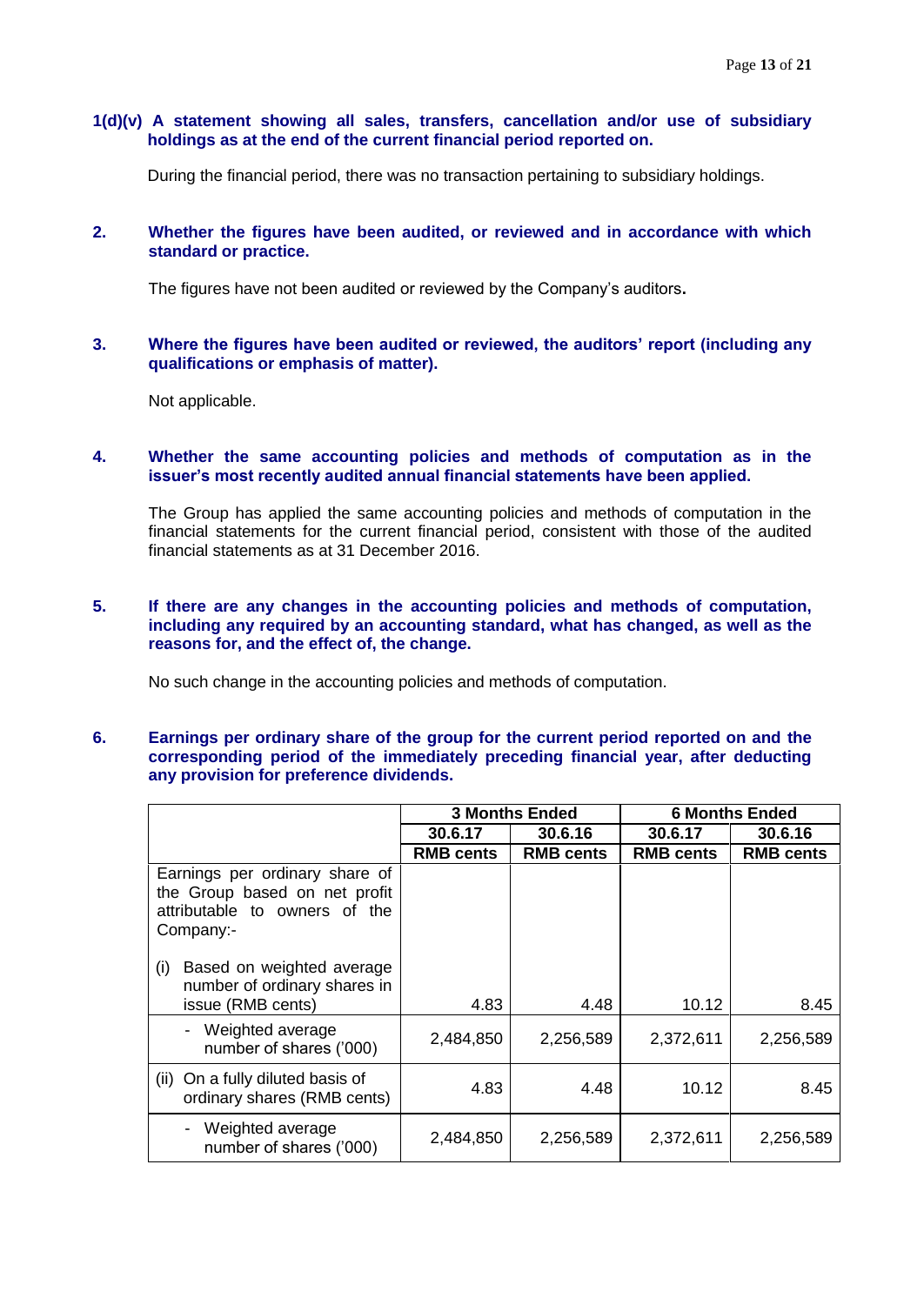## **7. Net asset value (for the issuer and group) per ordinary share based on the total number of issued shares excluding treasury shares of the issuer at the end of the (a) current financial period reported on; and (b) immediately preceding financial year.**

|                        | Group            | Company          |
|------------------------|------------------|------------------|
|                        | <b>RMB cents</b> | <b>RMB cents</b> |
| As at 30 June 2017     | 278.91           | 234.33           |
| As at 31 December 2016 | 264.68           | 219.66           |

Net asset value per share is calculated based on the number of shares in issue (excluding treasury shares) of 2,606,588,726 as at 30 June 2017 (31 December 2016: 2,256,588,726).

- **8. A review of the performance of the group, to the extent necessary for a reasonable understanding of the group's business. It must include a discussion of the following:-**
	- **(a) any significant factors that affected the turnover, costs, and earnings of the group for the current financial period reported on, including (where applicable) seasonal or cyclical factors; and**
	- **(b) any material factors that affect the cash flow, working capital, assets or liabilities of the group during the current financial period reported on.**

#### **STATEMENT OF COMPREHENSIVE INCOME**

#### **Overall Review**

The Group recorded an increase in revenue from RMB1,119.3 million in 1HFY2016 to RMB1,995.1 million in 1HFY2017, representing an increase of 78.2%. Gross profit ("**GP**") has increased from RMB368.3 million in 1HFY2016 to RMB707.7 million in 1HFY2017. Profit from operations improved by 107.0% from RMB269.5 million in 1HFY2016 to RMB558.0 million in 1HFY2017.

Consequently, the Group's profit after tax (attributable to owners of the Company) increased from RMB190.6 million in 1HFY2016 to RMB240.0 million in 1HFY2017, representing an increase of 25.9%.

The increase was due mainly to contribution from newly acquired entities as well as from existing entities.

For more details on the analysis of the Group's performance, please refer to the following sections below.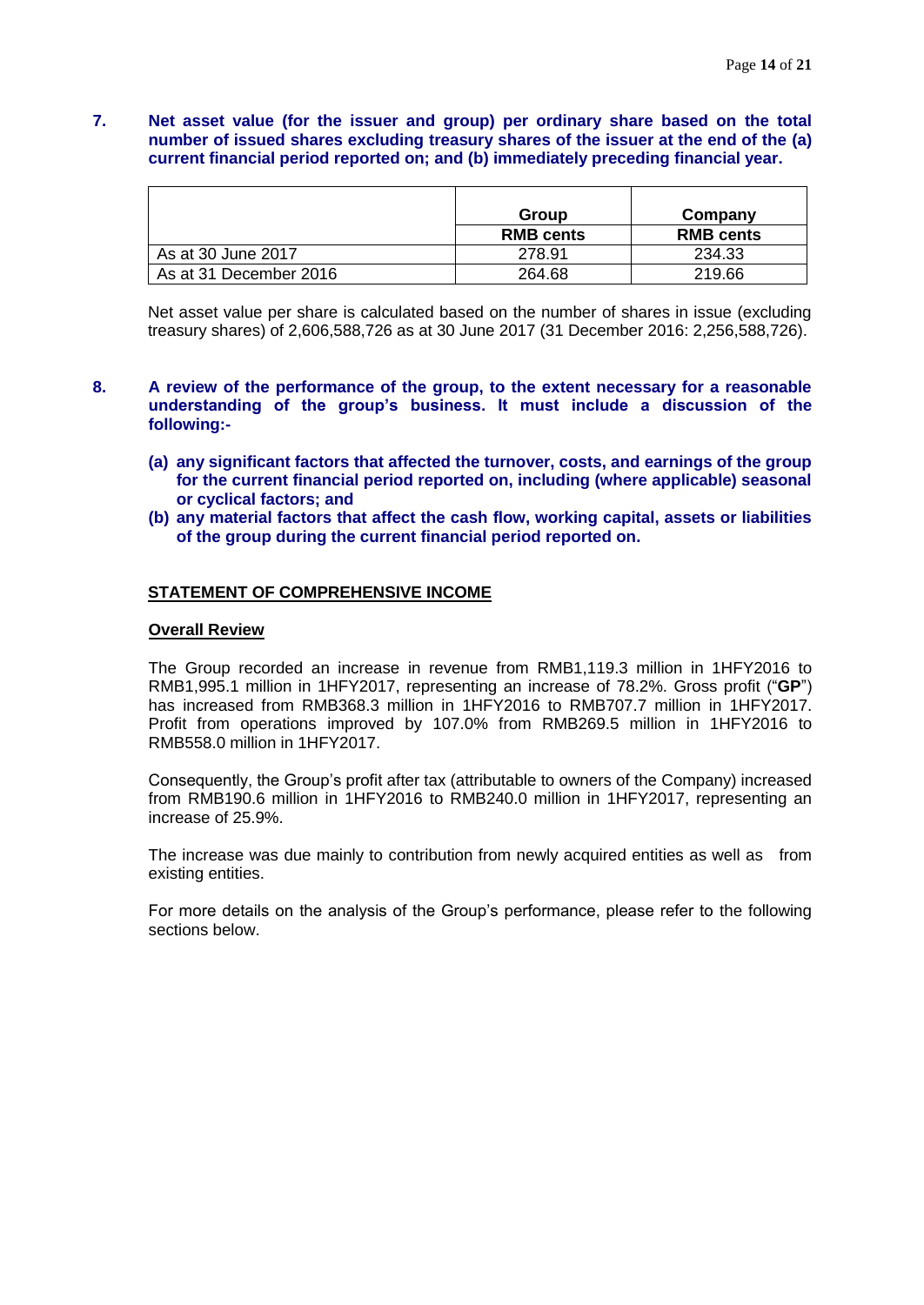## **(A) Revenue**

|                                                                                               | 2QFY2017        | 2QFY2016        | Change        | 1HFY2017        | 1HFY2016        | Change |
|-----------------------------------------------------------------------------------------------|-----------------|-----------------|---------------|-----------------|-----------------|--------|
|                                                                                               | <b>RMB '000</b> | <b>RMB '000</b> | %             | <b>RMB '000</b> | <b>RMB '000</b> | %      |
| Construction<br>Operating and maintenance                                                     | 353,442         | 222,032         | 59.2          | 776,623         | 470,004         | 65.2   |
| income from service<br>concession arrangements<br>Financial income from<br>service concession | 406.594         | 210,272         | 93.4          | 745,235         | 405,776         | 83.7   |
| arrangements                                                                                  | 158,204         | 83,846          | 88.7          | 336,442         | 159,409         | 111.1  |
| Service income                                                                                | 29.184          | 28,566          | $2.2^{\circ}$ | 56,537          | 56,965          | (0.8)  |
| Other revenue                                                                                 | 47,936          | 11,553          | >100.0        | 80,217          | 27.146          | >100.0 |
| <b>Total</b>                                                                                  | 995,360         | 556,269         | 78.9          | 1,995,054       | 1,119,300       | 78.2   |
|                                                                                               |                 |                 |               |                 |                 |        |

Overall, the Group's revenue increased by RMB875.8 million or 78.2%, from RMB1,119.3 million in 1HFY2016 to RMB1,995.1 million in 1HFY2017. Except for "Service income" in 1HFY2017, revenue across all categories increased in 2QFY2017 and 1HFY2017 as compared to 2QFY2016 and 1HFY2016.

#### **Construction Revenue**

Construction revenue amounted to RMB353.4 million and RMB776.6 million in 2QFY2017 and 1HFY2017 respectively (2QFY2016: RMB222.0 million; 1HFY2016: RMB470.0 million). The higher revenue was mainly due to the contribution by newly acquired entities.

#### **Operating and Maintenance Income from Service Concession Arrangements/ Financial Income from Service Concession Arrangements**

The aggregate of operating and maintenance income and financial income from service concession arrangements amounted to RMB564.8 million and RMB1,081.7 million in 2QFY2017 and 1HFY2017 respectively (2QFY2016: RMB294.1 million; 1HFY2016: RMB565.2 million). The higher revenue was due mainly to (i) higher water treatment and supply sales volume; and (ii) contribution by newly acquired entities.

#### **Service Income**

Service income from non-service concession arrangements amounted to RMB29.2 million and RMB56.5 million in 2QFY2017 and 1HFY2017 respectively (2QFY2016: RMB28.6 million; 1HFY2016: RMB57.0 million). There was no material variance for service income in 2QFY2017 and 1HFY2017 as compared to 2QFY2016 and 1HFY2016.

#### **Other Revenue**

Other revenue amounted to RMB47.9 million and RMB80.2 million in 2QFY2017 and 1HFY2017 respectively (2QFY2016: RMB11.6 million; 1HFY2016: RMB27.1 million). The increase was mainly due to (i) higher volume of installation works carried out, which are adhoc in nature; and (ii) contribution by newly acquired entities.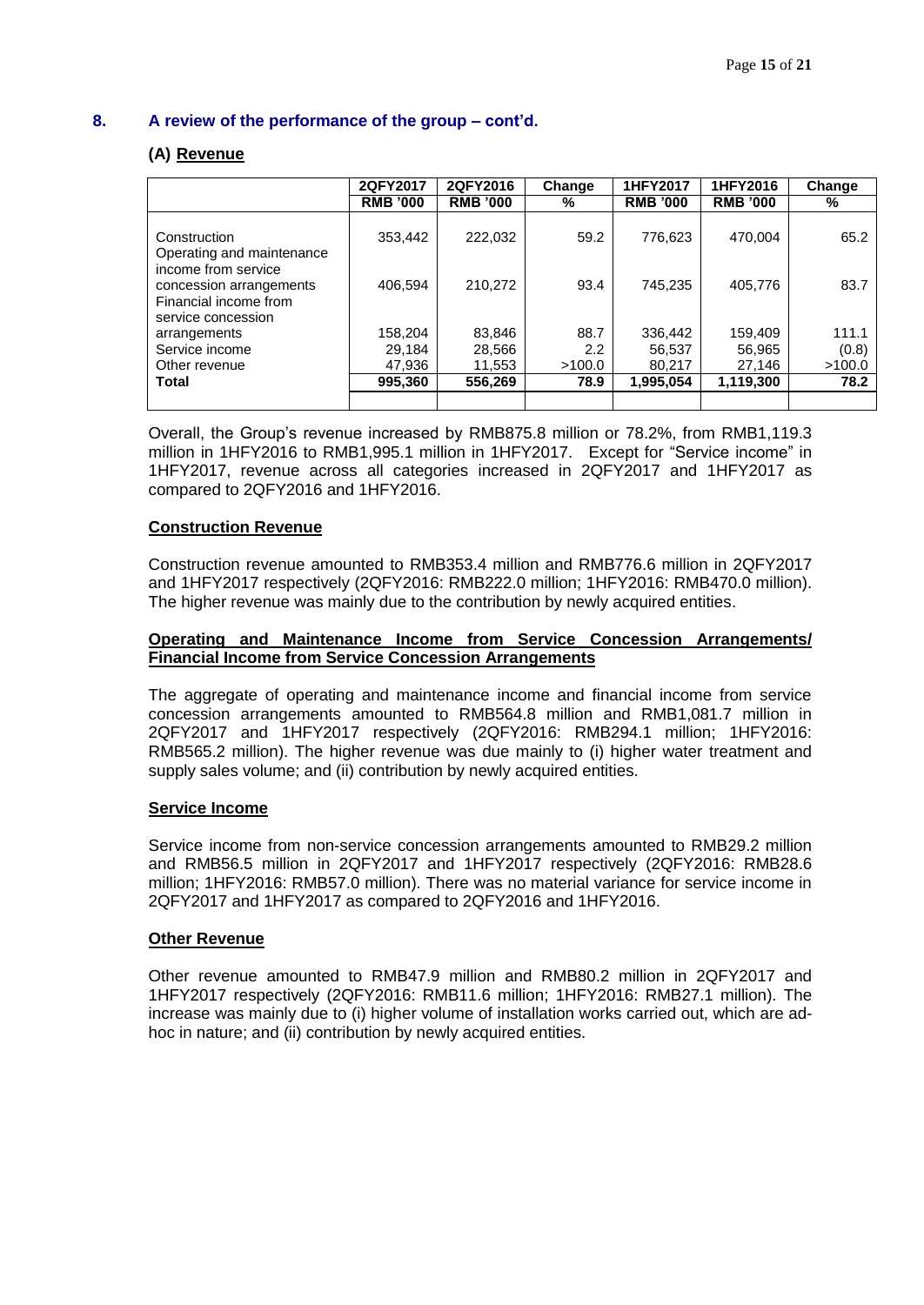## **(B) Gross Profit ("GP") / Gross Profit Margin ("GPM")**

The Group's GP increased by RMB160.7 million or 83.8% from RMB191.7 million in 2QFY2016 to RMB352.4 million in 2QFY2017. Meanwhile, GP increased by RMB339.4 million or 92.2% from RMB368.3 million in 1HFY2016 to RMB707.7 million in 1HFY2017. The increase was mainly due to contribution from newly acquired entities.

GPM increased by 2.6 percentages from 32.9% in 1HFY2016 to 35.5% in 1HFY2017. The increase was due mainly to lower contribution from construction category during 1HFY2017 (which has a relatively lower GPM). Meanwhile there is no material variance for GPM in 2QFY2017 as compared to 2QFY2016.

#### **(C) Other Operating Income / Foreign Exchange Loss/(Gain)**

Other operating income increased from RMB7.9 million in 2QFY2016 to RMB10.5 million in 2QFY2017 and increased from RMB18.0 million in 1HFY2016 to RMB24.9 million in 1HFY2017. The increase was due mainly to higher volume of installation of water meters carried out in 2QFY2017 and 1HFY2017, which are ad-hoc in nature. The increase was partially offset by the impact from the foreign exchange loss recorded in 1HFY2017 whereas foreign exchange gain was recorded in 1HFY2016.

#### **(D) Selling and Distribution costs**

Selling and distribution costs increased from RMB8.6 million in 2QFY2016 to RMB15.8 million in 2QFY2017 and RMB15.0 million in 1HFY2016 to RMB32.3 million in 1HFY2017. The increase in selling and distribution costs was due mainly to newly acquired entities.

## **(E) Administrative Expenses**

Administrative expenses increased from RMB57.2 million in 2QFY2016 to RMB66.8 million in 2QFY2017 and RMB101.8 million in 1HFY2016 to RMB142.3 million in 1HFY2017. The increase in administrative expenses was due mainly to expansion of business and newly acquired entities.

#### **(F) Finance Income/Finance expenses**

Finance income and finance expenses amounted to RMB4.1 million and RMB127.1 million in 2QFY2017 (1QFY2016: RMB2.1 million and RMB47.3 million) and RMB8.5 million and RMB255.6 million in 1HFY2017 (1HFY2017: RMB3.9 million and RMB93.3 million) respectively. The increase in finance income and finance expenses was due mainly to newly acquired entities.

#### **(G) Other Income**

Other income mainly consists of government subsidies and it increased from RMB63.2 million in 1HFY2016 to RMB94.1 million in 1HFY2017. The increase was due mainly to newly acquired entities. Meanwhile there is no material variance for other income in 2QFY2017 as compared to 2QFY2016.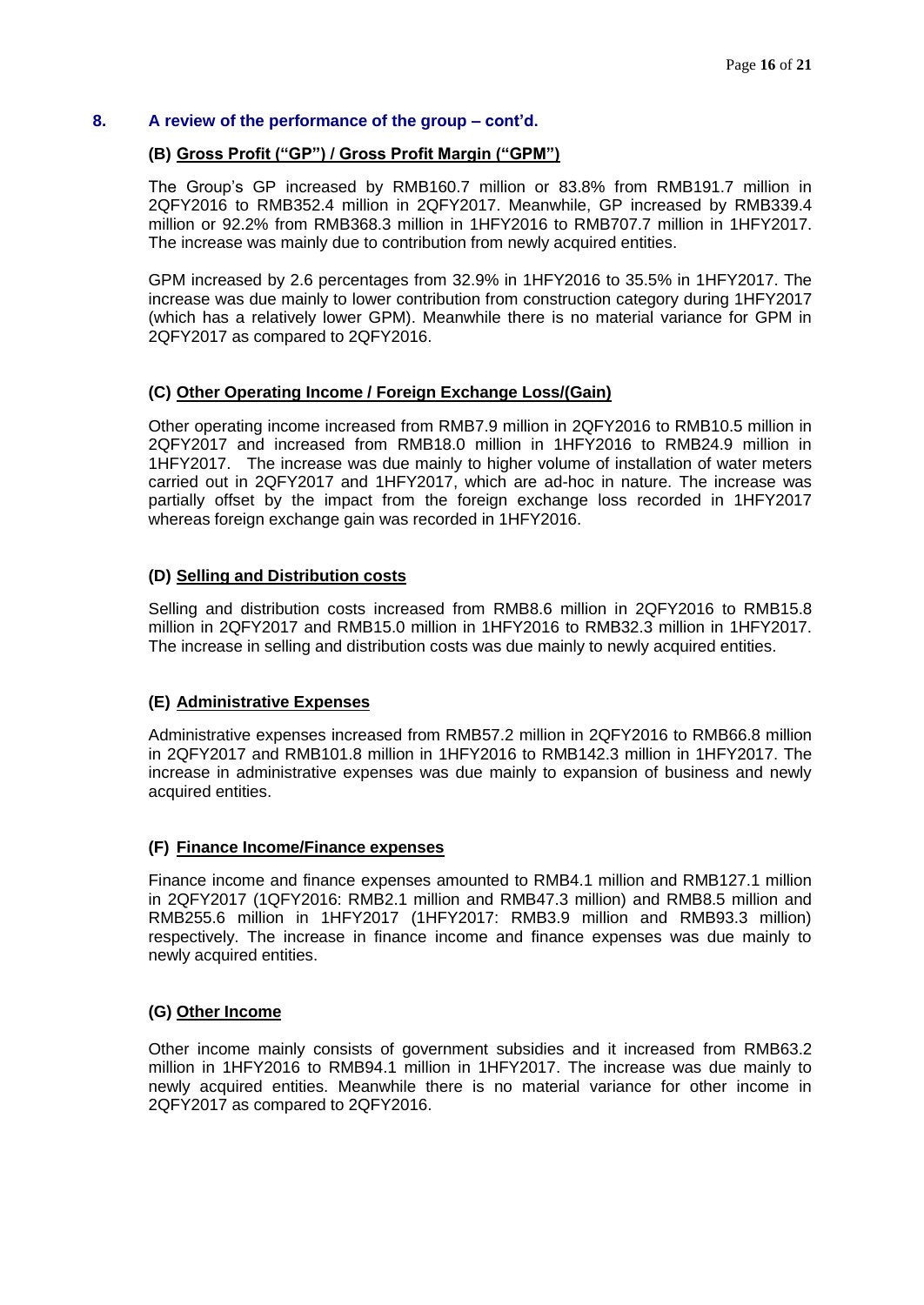#### **(H) Share of Results of Associates/ Share of Results of Joint Ventures**

The share of results of associates and joint ventures represents the Group's share of results in investments which are accounted for using equity method.

The decrease in share of results of associates in 2QFY2017 and 1HFY2017 as compared to 2QFY2016 and 1HFY2016 was due mainly to the additional acquisition of 32.6562% equity interest in Longjiang Group, which has become a subsidiary of the Group in November 2016.

The decrease in share of results of joint ventures in 2QFY2017 and 1HFY2017 as compared to 2QFY2016 and 1HFY2016 was due mainly to the recognition of a one-off government subsidy by a joint venture in 2QFY2016 and 1HFY2016.

#### **(I) Amortisation of Intangible Assets**

Amortisation of intangible assets increased from RMB35.1 million in 2QFY2016 to RMB64.2 million in 2QFY2017 and RMB68.0 million in 1HFY2016 to RMB129.4 million in 1HFY2017. The increase was due to newly acquired entities.

#### **STATEMENTS OF FINANCIAL POSITION**

#### **(J) Current Assets**

Current assets as at 30 June 2017 amounted to RMB4.67 billion (31 December 2016: RMB3.89 billion). The increase was mainly due to (i) net cash inflow during 1HFY2017 (for details, please refer to analysis on "Statement of cash flows" below); (ii) higher trade receivables due to billings raised net of collections during the period; and (iii) consolidation of a newly acquired subsidiary.

#### **(K) Non-current Assets**

Non-current assets as at 30 June 2017 amounted to RMB20.05 billion (31 December 2016: RMB19.15 billion). The increase was due mainly to (i) consolidation of a newly acquired subsidiary; (ii) construction of certain wastewater treatment projects during 1HFY2017; and (iii) fair value gain on investment in Canvest Environmental Protection Group Company Limited ("Canvest"), which was recorded in investment revaluation reserve.

#### **(L) Current Liabilities**

Current liabilities as at 30 June 2017 amounted to RMB5.59 billion (31 December 2016: RMB6.15 billion). The decrease was due mainly to the repayment of bank and other borrowings which are due within one year.

#### **(M) Non-current Liabilities**

Non-current liabilities as at 30 June 2017 amounted to RMB9.21 billion (31 December 2016: RMB8.35 billion). The increase was due mainly to new borrowings taken up which are due for repayment after one year.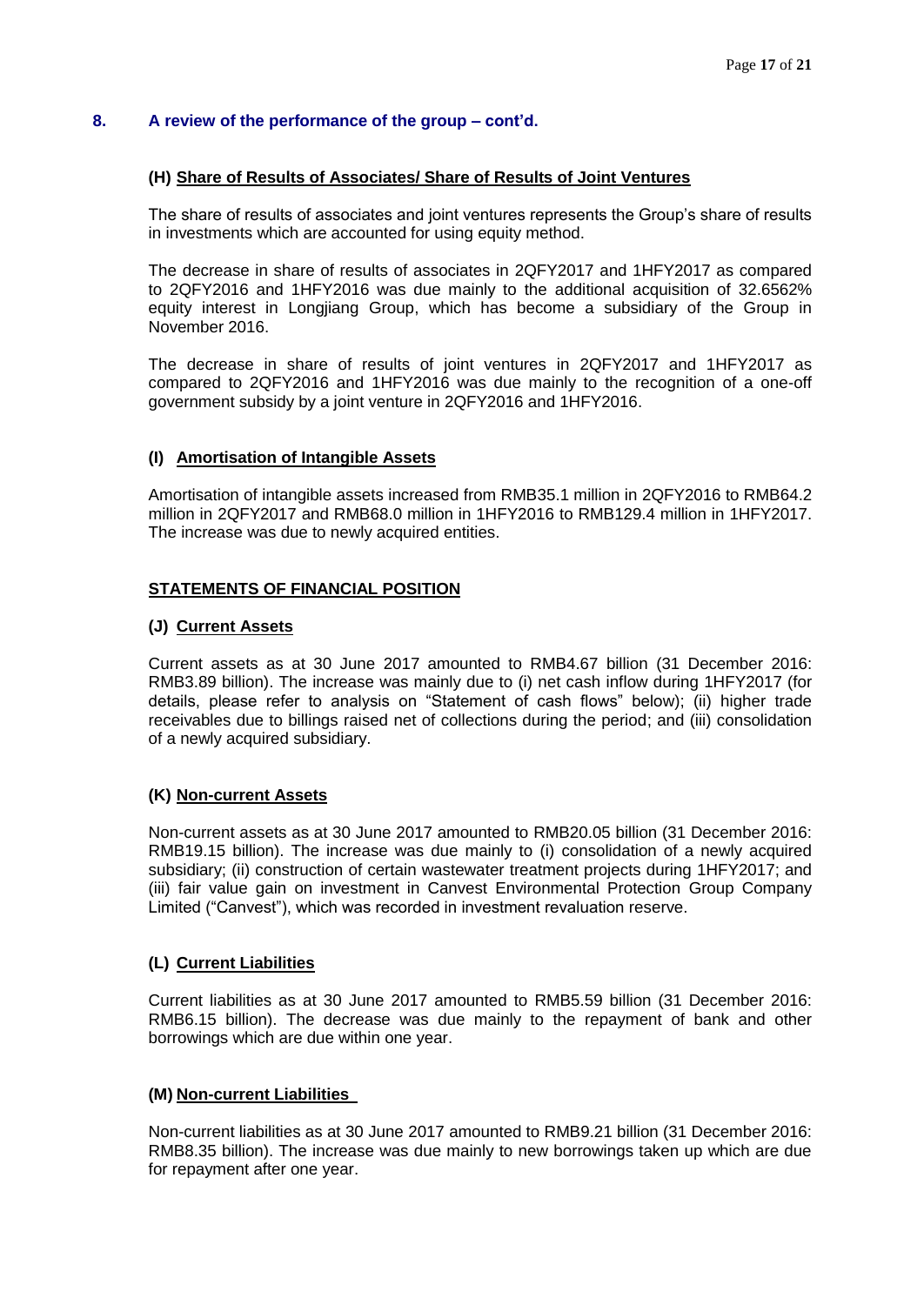#### **STATEMENT OF CASH FLOWS**

As at 30 June 2017, the Group's cash and cash equivalents stood at RMB2,013.7 million (31 December 2016: RMB1,634.6 million). In 1HFY2017, net cash of RMB604.4 million was used in the Group's operating activities. The movement in working capital changes for 1HFY2017 includes (i) cash outflow in relation to the additions of receivables under service concession arrangements (i.e. arising from the construction and/or purchase of water treatment facilities) of RMB705.5 million (1HFY2016: RMB220.9 million); and (ii) cash outflow in relation to refundable deposit for bidding of service concession projects of RMB28.0 million (1HFY2016: cash inflow of RMB100.0 million). Excluding these additions of receivables under service concession arrangements and refundable deposits, the net cash generated from operating activities for 1HFY2017 would be RMB129.1 million (1HFY2016: RMB275.1 million).

Net cash used in the Group's investing activities of RMB249.0 million in 1HFY2017 was due mainly to (i) net cash outflow from acquisition of an entity; (ii) purchase of property, plant and equipments and intangibles assets; and (iii) prepayment for investment in a subsidiary.

Net cash generated from financing activities of RMB1,246.7 million in 1HFY2017 was due mainly to (i) net proceeds from bank borrowings and finance leaseback arrangement; (ii) proceeds from share placement; and (iii) decrease in deposits pledged to banks, which is partially offset by interest paid, dividend paid to equity shareholders and dividend paid to non-controlling interest shareholders.

#### **9. Where a forecast, or a prospect statement, has been previously disclosed to shareholders, any variance between it and the actual results.**

No forecast or prospect statement has been previously disclosed to shareholders.

### **10. A commentary at the date of the announcement of the significant trends and competitive conditions of the industry in which the group operates and any known factors or events that may affect the group in the next reporting period and the next 12 months.**

The Group's plan to add new capacity to its portfolio in FY2017 is on track as our acquisition-driven expansion continues to deliver significant impact in the water treatment market in the People's Republic of China (PRC). The completion of the acquisition of Longjiang Environment ramped up the Group's design capacity to above 10 million tonnes a day, which also expanded the Group's geographical footprint in the PRC.

For the remaining months of 2017, the Group will be executing projects under its order books with main revenue contributions from the Build-Operate-Transfer (BOT) and Transfer-Operate-Transfer (TOT) water treatment and waste management businesses in China. As new water projects expand, construction revenue is expected to grow along with increasing treatment volume and operating capacity.

The PRC government attaches high attention to energy conservation and environment protection. The continued support and investment in the utilities industries in China as well as the focus on the 'Belt and Road' initiative by the PRC government are expected to present extensive investment opportunities in environmental sector. The PRC's 13th Five-Year plan policies to invest about RMB 560 billion in the wastewater treatment facilities and pipelines construction between 2016 and 2020. We expect these developments to contribute positively to the Group's overall operations and performance.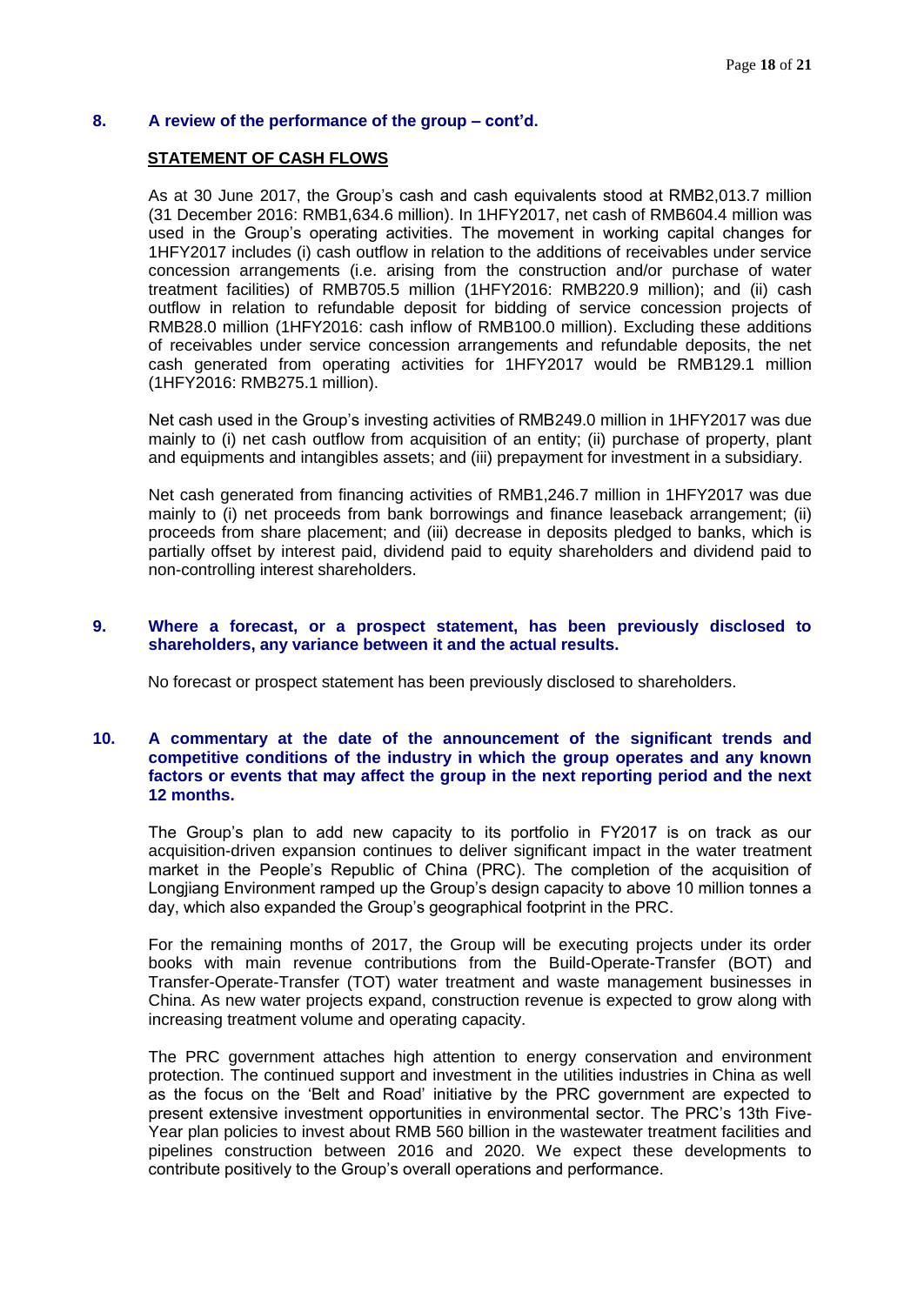## **11. Dividend**

#### **(a) Current Financial Period Reported On**

Any dividend declared for the current financial period reported on?

None.

#### **(b) Corresponding Period of the Immediately Preceding Financial Year**

Any dividend declared for the corresponding period of the immediately preceding financial year?

None.

### **(c) Date payable**

Not applicable.

## **(d) Books closure date**

Not applicable.

#### **12. If no dividend has been declared (recommended), a statement to that effect.**

No dividend has been declared or recommended.

**13. If the Group has obtained a general mandate from shareholders for IPTs, the aggregate value of such transactions as required under Rule 920(1)(a)(ii). If no IPT mandate has been obtained, a statement to that effect.**

No IPT mandate has been obtained from shareholders.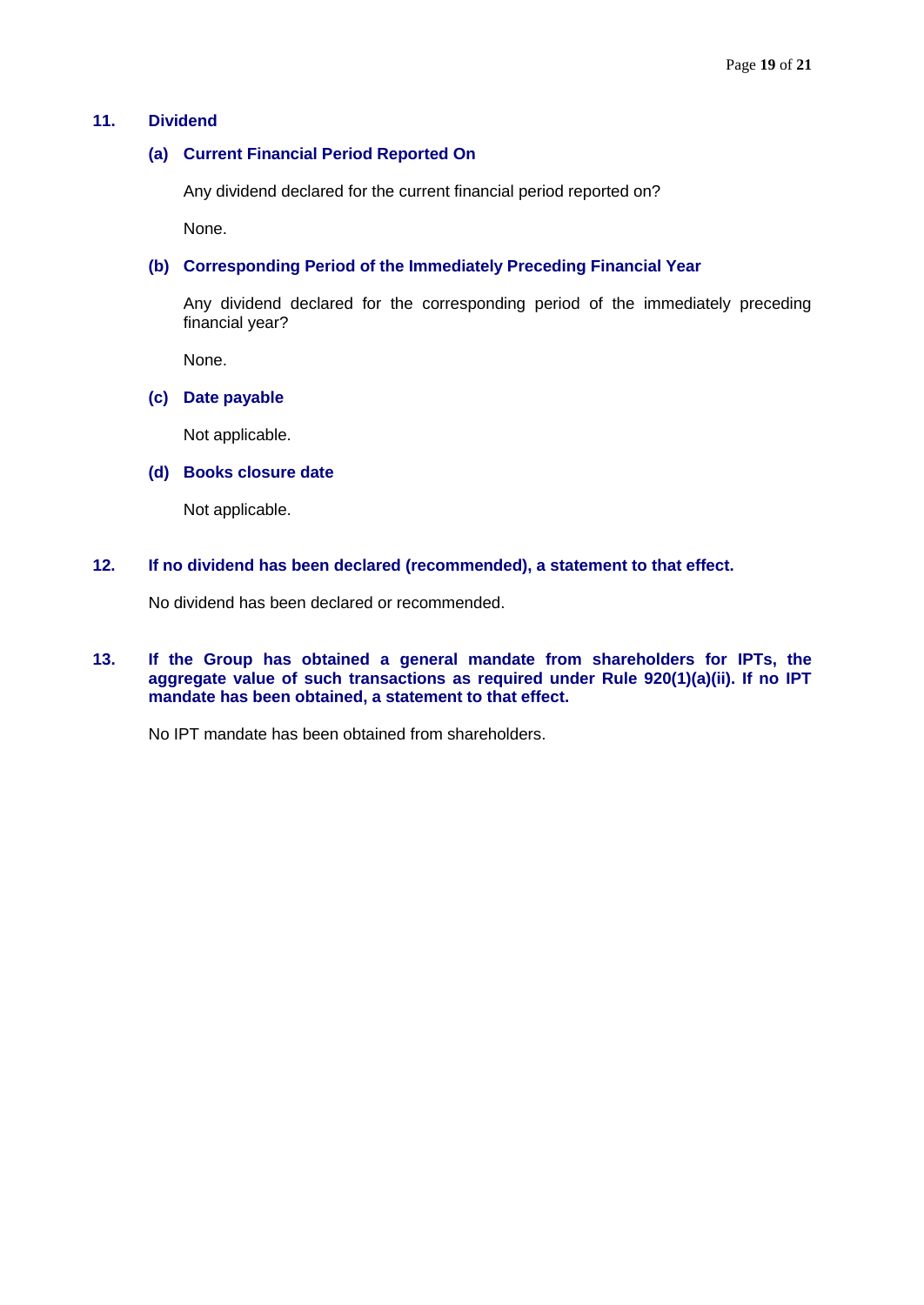## **14. Status on the use of net proceeds raised from two Share Placement**

The Company raised approximately S\$154.8 million and S\$220.0 million from the share placement exercise in July 2014 ("**2014 Share Placement**") and May 2017 ("**2017 Share Placement**") respectively. Deployment of the net proceeds has been in accordance with the intended utilisation as stated in the announcement dated 8 July 2014 and 16 January 2017. Unless otherwise defined, all terms and references used herein shall bear the same meaning ascribed to them in the announcement.

As at to-date, the net proceeds from the 2014 Share Placement has been fully utilised for the following purposes:

| <b>Purpose</b>                                                                                                                                                                                                              | <b>Amount</b><br>S\$ 'million |
|-----------------------------------------------------------------------------------------------------------------------------------------------------------------------------------------------------------------------------|-------------------------------|
| Net proceeds raised from the 2014 Share Placement in July 2014                                                                                                                                                              | 154.78                        |
| Less utilisation:<br>- Payment for the Additional Investment of RMB74.5 million in Wuhan<br>Huang-Pi Kaidi Water Services Co., Ltd.                                                                                         | (15.52)                       |
| - Payment for the purchase consideration of RMB195 million for the<br>12.1875% acquisition of Longjiang                                                                                                                     | (41.06)                       |
| - Payment for the Additional Investment of RMB150.3 million in SIIC<br>Environment Holdings (Wuhan) Co., Ltd.                                                                                                               | (32.68)                       |
| - Payment for the 70% equity of RMB124.0 million for incorporation of<br>Yinchuan SIIC Environment Binhe Wastewater Treatment Co., Ltd. and<br>SIIC Environment (Yinchuan) Wastewater Treatment Co., Ltd.                   | (26.55)                       |
| - Payment for the subscription of HK\$155.2 million in the capital of<br>Canvest                                                                                                                                            | (26.46)                       |
| - Payment for the purchase consideration in relation to the Acquisition<br>- Payment for the additional capital injection into Dazhou Jiajing<br>Environment Renewable Resource Co., Ltd.<br>- General working capital use: | (2.2)<br>(3.09)               |
| a. Repayment of loan obtained from SIHL Finance Limited and<br>professional fees for the acquisition of Global Envirotech Investment<br>Ltd.                                                                                | (3.93)                        |
| b. Repayment of bank borrowings                                                                                                                                                                                             | (1.41)                        |
| c. Payment of operating expenses and tax expenses                                                                                                                                                                           | (1.88)                        |
| Balance of net proceeds raised from the 2014 Share Placement as at<br>date of this result announcement                                                                                                                      |                               |